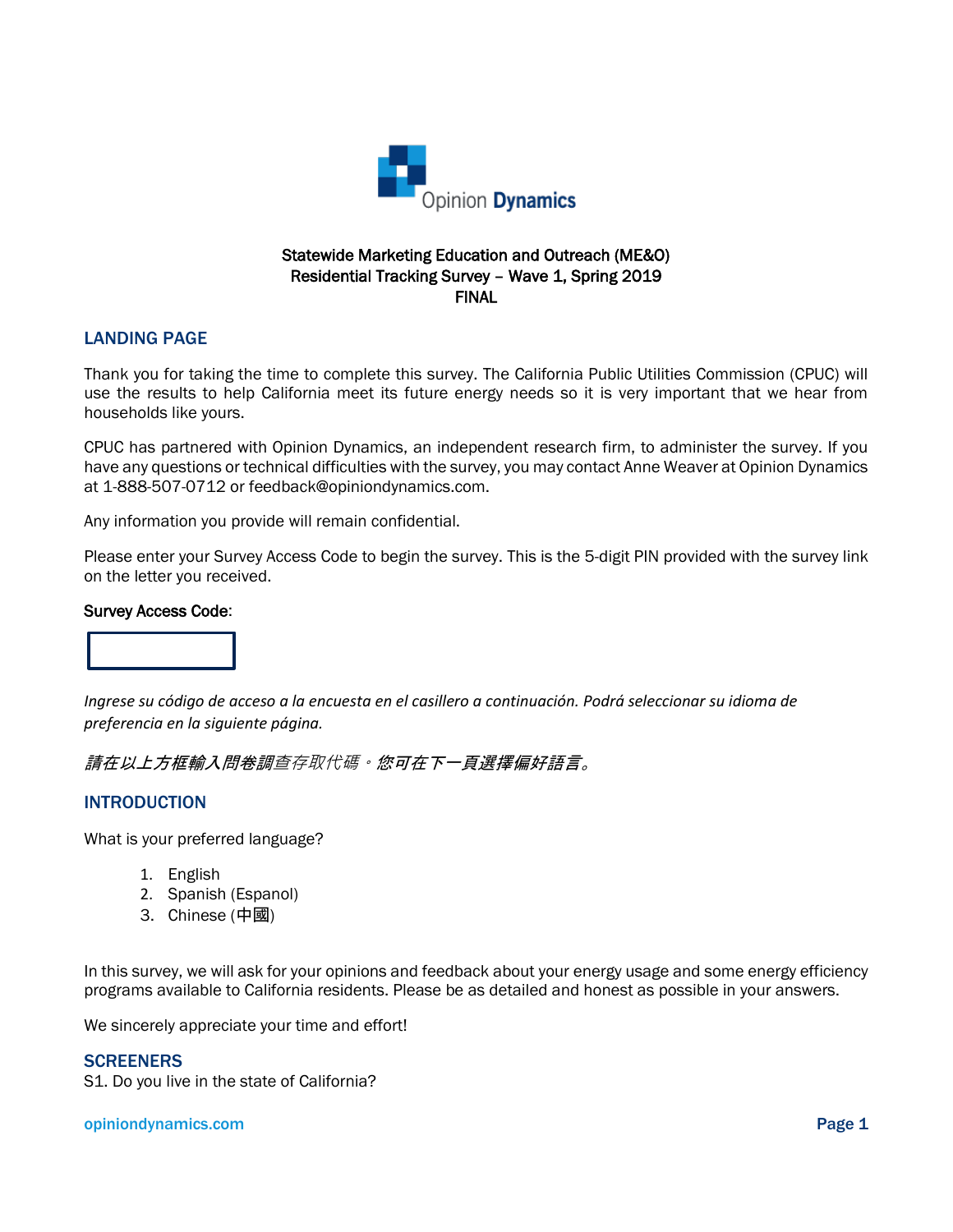1. Yes

#### 2. No [THANK AND TERMINATE]

#### S2. In what year were you born? [RESPONSE REQUIRED]

00. [NUMERIC OPEN END, 1910 – 2001] [TERMINATE IF LESS THAN 18 (2002 and up)]

TERMINATE TEXT: "Unfortunately you do not qualify for this survey. Thank you for your time."

#### S3. Do you rent or own your home?

- 1. Rent<br>2. Own
- 2. Own
- 0. Other: [SPECIFY]

#### [ASK IF S3=1]

- S3a. Do you pay your own electric bill or is it included in your rent?
	- 1. Pay bill
	- 2. Included in rent

#### [ASK IF S3=1]

- S3b. Do you pay your own gas bill or is it included in your rent?
	- 1. Pay bill
	- 2. Included in rent
	- 9. Don't have gas service to my home

#### [SKIP IF S3A=2]

S4. Do you receive an electric bill from any of the following service providers? (Select provider).

- 1. Pacific Gas and Electric Company (PG&E)
- 2. Southern California Edison (Edison/SCE)
- 3. San Diego Gas & Electric (SDG&E)
- 0. Another provider (please specify)
- 8. Don't Know

#### $[SKIP IF S3B = 2 OR 9]$

S5. Who provides gas service to your home?

- 1. Pacific Gas and Electric Company (PG&E)
- 2. Southern California Gas (SoCalGas/SCG)
- 3. San Diego Gas & Electric (SDG&E)
- 4. Southern California Edison (Edison Catalina)
- 0. Other: [SPECIFY]
- 6. None / don't have gas
- 8. Don't know

[GENERATE DDB\_FLAG SO THAT 25% GET DDB AWARENESS, MOTIVATION, INTENT AND 75% GET OPINION DYNAMICS AWARENESS, MOTIVATION, INTENT. DDB\_FLAG=1 FOR DDB SERIES,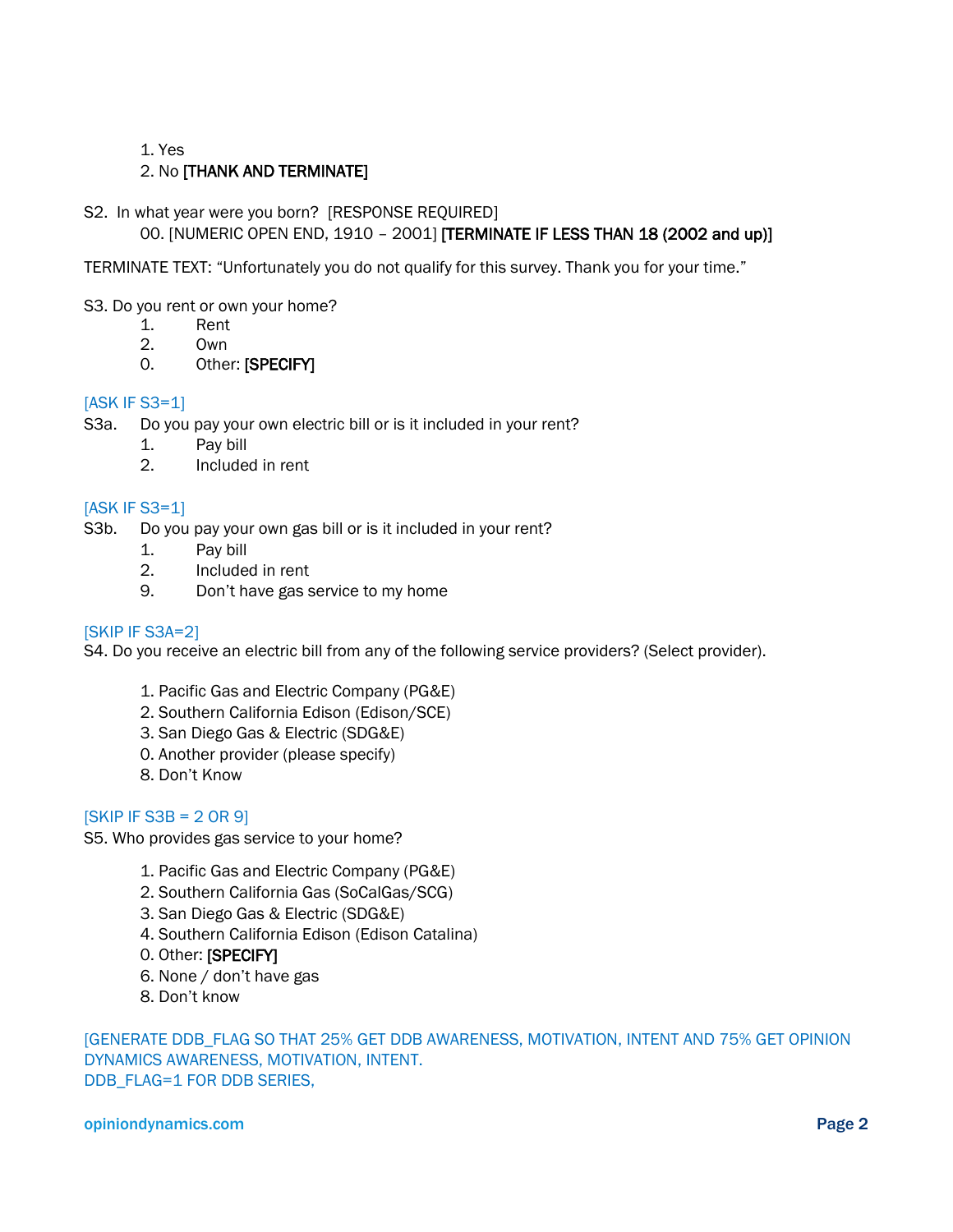#### DDB\_FLAG=0 FOR OPINION DYNAMICS SERIES]

#### SLOGAN AWARENESS

- AA0. Do you recognize the following advertising slogan?
	- 1. Yes
	- 2. No



[ASK IF AA0=1]

AA0A. What brand is associated with this slogan?



[OPEN END]

AA0\_2. Do you recognize the following advertising slogan?

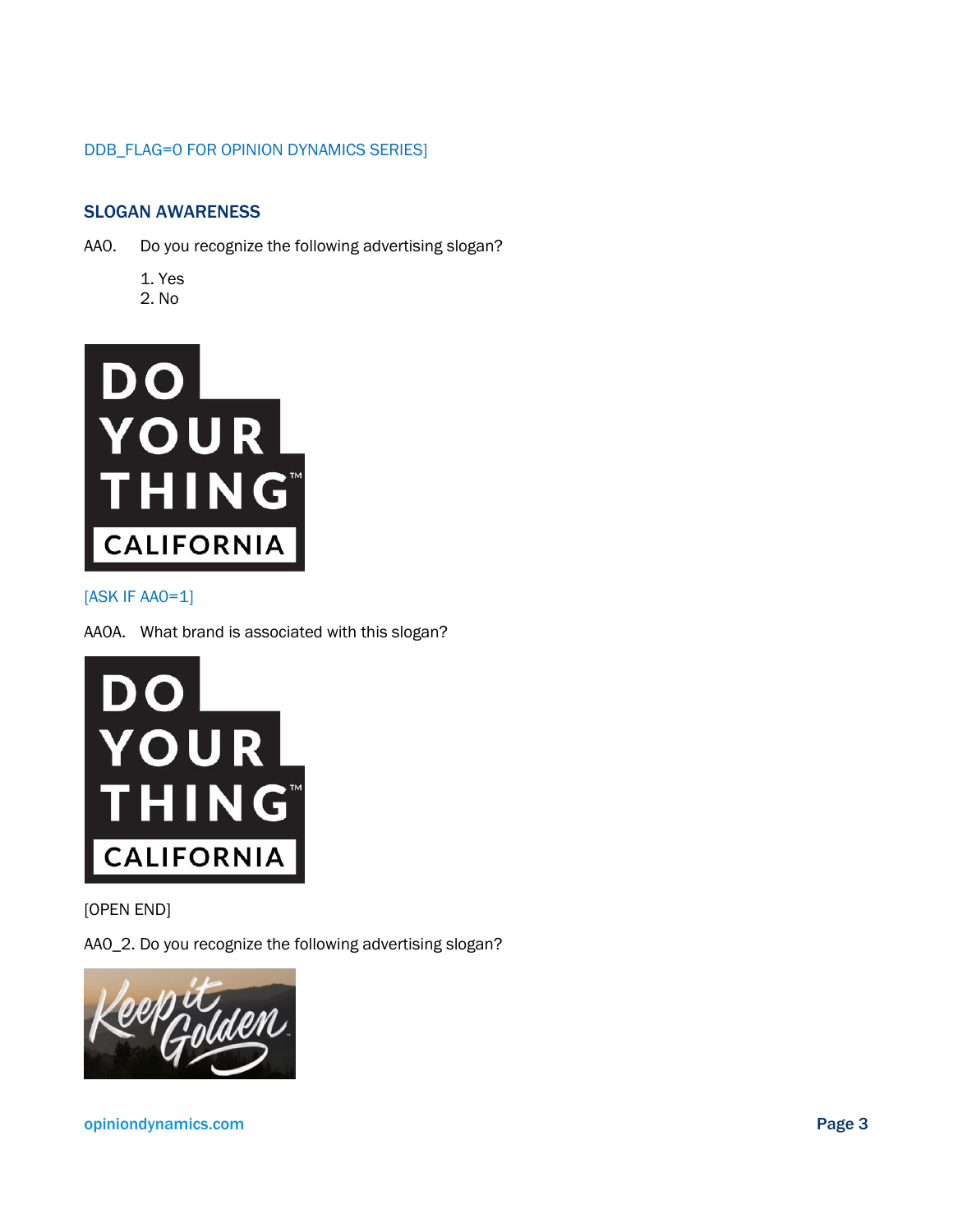1. Yes 2. No

[ASK IF AA0\_2=1]

AA0\_2a. What brand is associated with this slogan?



[OPEN END]

[ASK IF DDB\_FLAG=0, ELSE SKIP TO NEXT SECTION]

#### BRAND AWARENESS

- AA1. When you think of brands, campaigns, or initiatives that encourage Californians to save energy, which ones come to mind? Please provide up to 5 responses. 00. [OPEN END, PLEASE INCLUDE FIVE TEXT BOXES]
- AA2. Below you will see a list of several brands, organizations, or campaigns. Please select the ones that you have heard of before today: [1=YES; 2=NO] [ROTATE ORDER OF CAMPAIGNS]
	- a. Energy Upgrade California
	- b. Go Solar California
	- c. ENERGY STAR
	- d. Save Our Water
	- e. Flex Your Power
	- f. Power Save California [Red Herring]
	- g. Flex Alert

#### $[ASK IF AA2a = 1, ELSE SKIP TO AA5]$

- AA3. How familiar are you with Energy Upgrade California?
	- 1. Extremely Familiar
	- 2. Very Familiar
	- 3. Somewhat Familiar
	- 4. Not too Familiar
	- 5. I have only heard the name
- AA4. Where did you see or hear something about "Energy Upgrade California"? Select all that apply. [PLEASE MARK ALL THAT APPLY] [RANDOMIZE]
	- 01. From a website
	- 03. From an advertisement on television
	- 04. From a video advertisement on a streamed online service (e.g. YouTube, Hulu)
	- 05. From an outdoor display such as a billboard or a bus shelter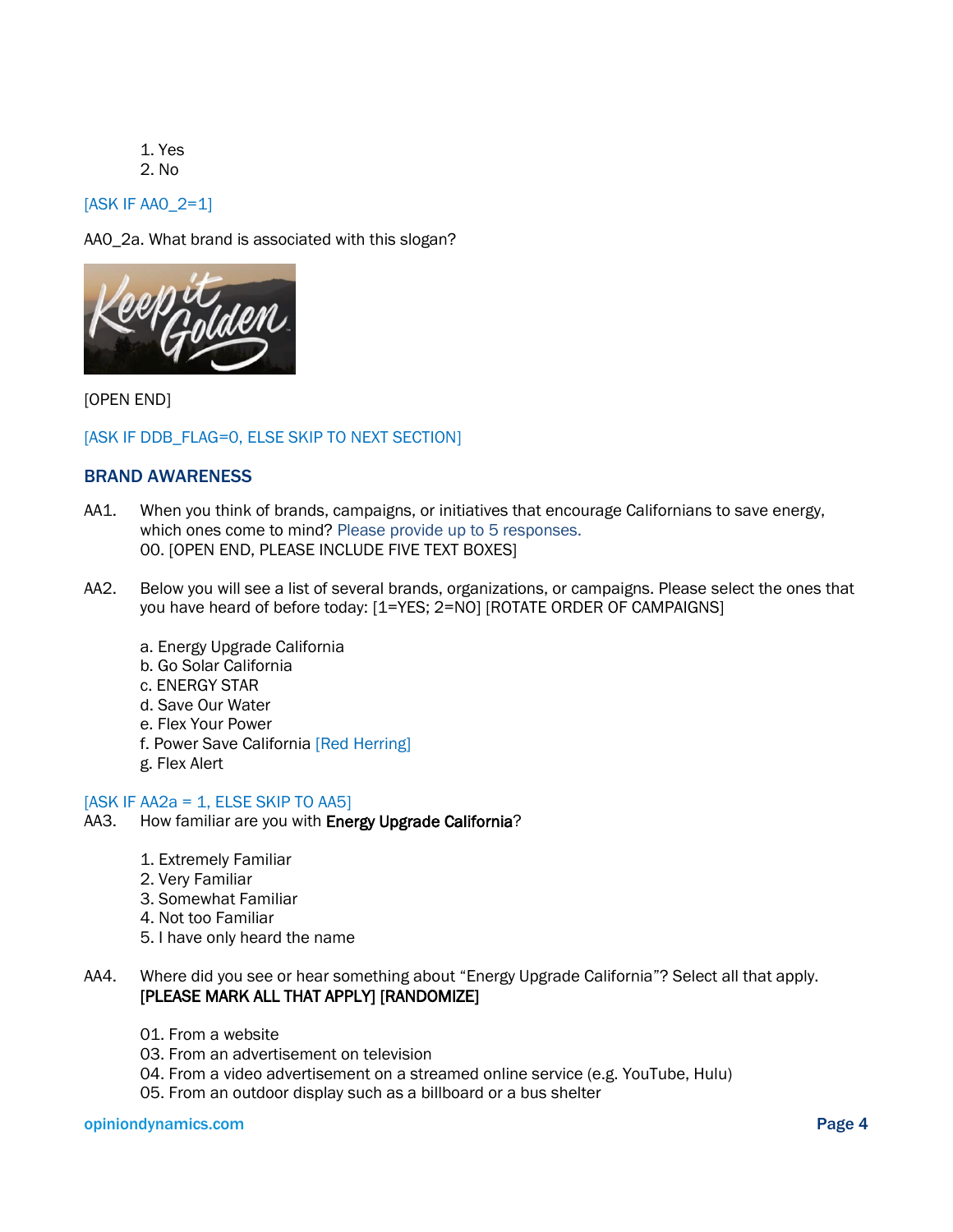- 06. From advertisements on the radio
- 07. From friends or family
- 08. From local events such as a festival or community fair or parade
- 09. From a community group or non-profit agency in your community
- 10. From articles in the newspaper
- 00. Other, specify: [OPEN END]

#### [ASK IF DDB\_FLAG=1, ELSE SKIP TO AA5]

#### DDB BRAND AWARENESS

AA1\_DDB. We'd like you to think about energy efficiency actions, programs, and initiatives. Please type below the names of the different programs and initiatives you have heard of including the brands, companies, and government institutions promoting these programs, initiatives, and actions. You can type as many as you like, up to ten. ALLOW UP TO 10 MENTIONS. RECORD FIRST MENTION SEPARATELY FROM OTHER MENTIONS.

AA2\_DDB. We'd like you to think about how familiar you are with the programs and initiatives listed below. Please mark the box that comes closest to describing how familiar you are with these programs and initiatives. RANDOMIZE.

|                           | I feel like I<br>know a lot<br>about it | I feel like I<br>know<br>something<br>about it | I feel I know a<br>little bit about | I've only heard<br>the name | I've never<br>heard of it |
|---------------------------|-----------------------------------------|------------------------------------------------|-------------------------------------|-----------------------------|---------------------------|
| Energy Upgrade California |                                         |                                                |                                     |                             |                           |
| Conserve Energy SoCal     |                                         |                                                |                                     |                             |                           |
| Power Save California     |                                         |                                                |                                     |                             |                           |
| Flex Your Power           |                                         |                                                |                                     |                             |                           |
| Keep It Golden            |                                         |                                                |                                     |                             |                           |

#### LOGO AWARENESS

AA5. Have you ever seen this logo?

- 1. Yes
- 2. No
- 3. Don't recall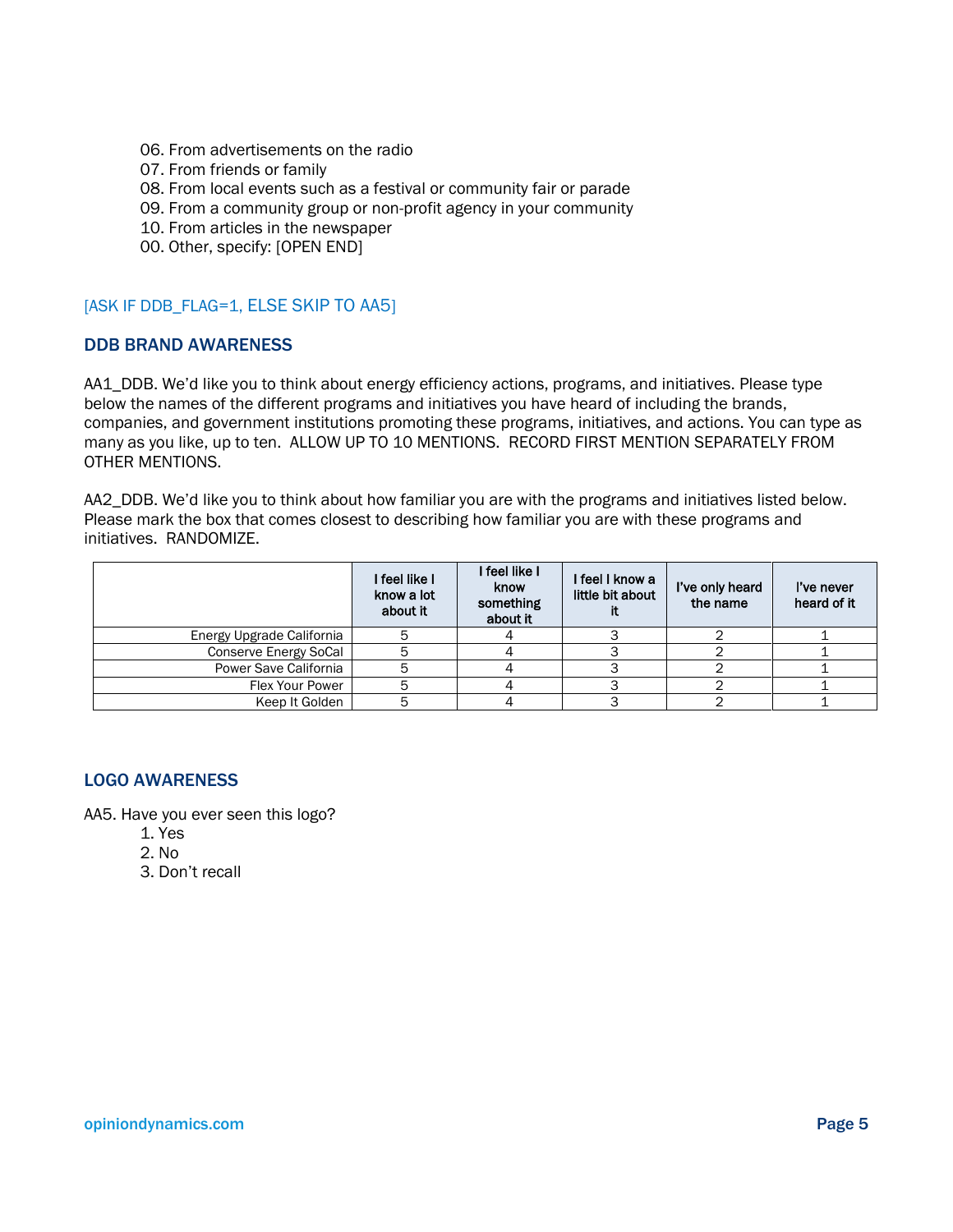

#### BRAND ATTITUDES

Energy Upgrade California is a statewide campaign that helps Californians better manage their energy use by providing tools, knowledge, and inspiration. The campaign is a partnership between the State of California, utilities, regional energy networks, local governments, community choice aggregators, businesses and nonprofits.

Now that you know more about Energy Upgrade California, we would like your opinion about the campaign and its mission.

AT1. How relevant is the mission of Energy Upgrade California for you?

- 1. A great deal
- 2. Quite a bit
- 3. Somewhat
- 4. Not very much
- 5. Not at all
- 6. Not sure

AT2. How much do you think the people of California need a campaign like Energy Upgrade California?

- 1. A great deal
- 2. Quite a bit
- 3. Somewhat
- 4. Not very much
- 5. Not at all
- 6. Not sure

AT3. How much do you think you can trust Energy Upgrade California to do the right thing for the people of California?

#### 1. A great deal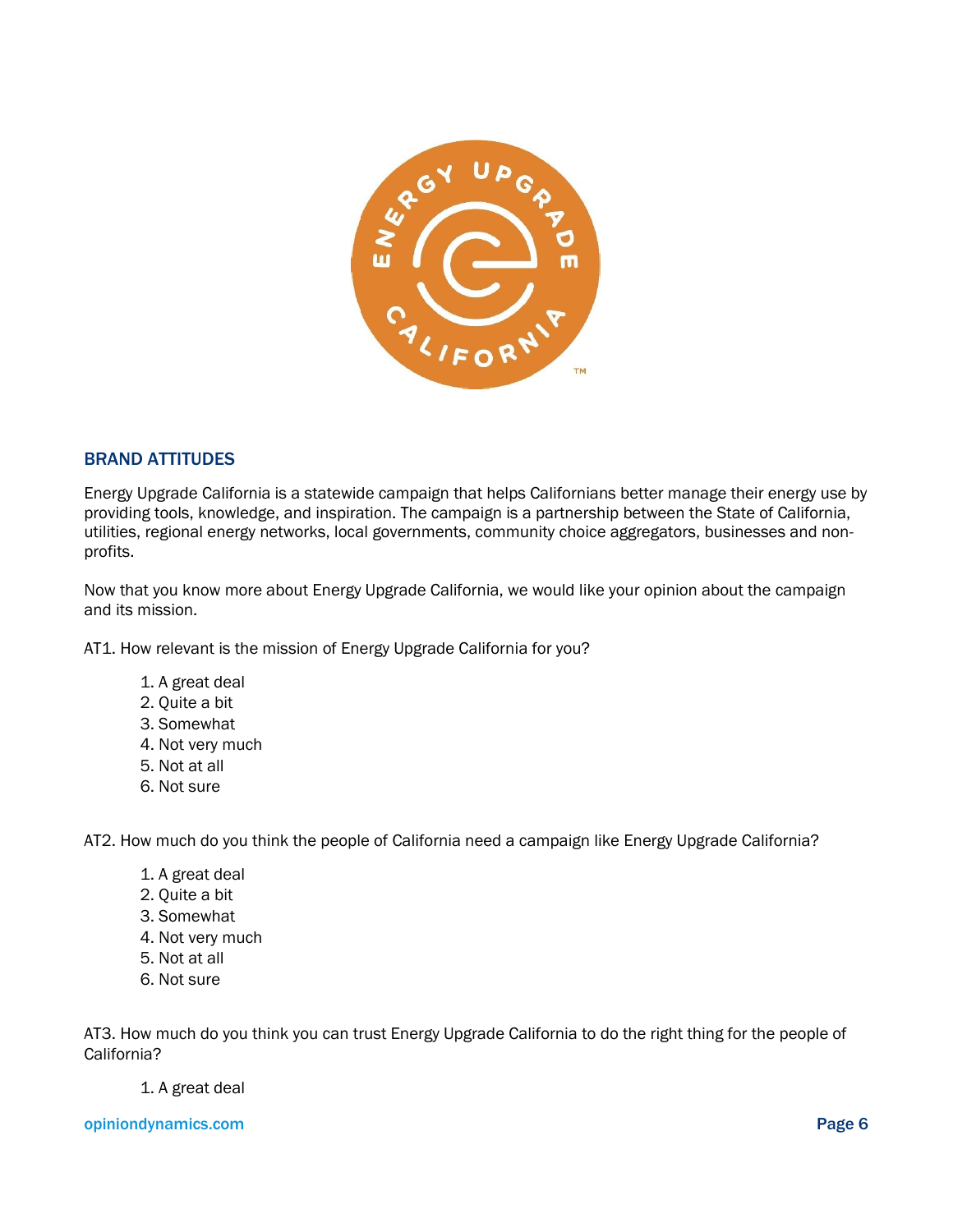- 2. Quite a bit
- 3. Somewhat
- 4. Not very much
- 5. Not at all
- 6. Not sure

#### ENERGY MANAGEMENT MINDSET

EM1. How knowledgeable would you say you are about saving energy in your home?

- 5. Extremely
- 4. Moderately
- 3. Somewhat
- 2. Slightly
- 1. Not at all

EM4. How much control do you feel you have over how much energy your household uses?

- 1. A great deal
- 2. Quite a bit
- 3. Some
- 4. Not very much
- 5. None at all

EM5. How often, if ever, do you make an effort to live in ways that reduce your energy use?

- 1. All the time
- 2. Some of the time
- 3. Not too often
- 4. Never

EM6. Would you describe yourself as particularly concerned or not particularly concerned about managing your energy use as you go about your daily life?

- 1. Particularly concerned
- 2. Not particularly concerned

#### [ASK IF DDB\_FLAG=1] [MOTIVATION]

EM\_DDB1. How well does the following statement describe you? "I am always seeking out more ways to become energy efficient"

- 5. Strongly agree
	- 4. Somewhat agree
	- 3. Neither agree nor disagree
	- 2. Somewhat disagree
	- 1. Strongly disagree

#### [ASK IF DDB\_FLAG=1] [INTENT]

EM\_DDB2. In the next 6 months, how likely are you to make changes in your daily routine to become more energy efficient?

5. Very likely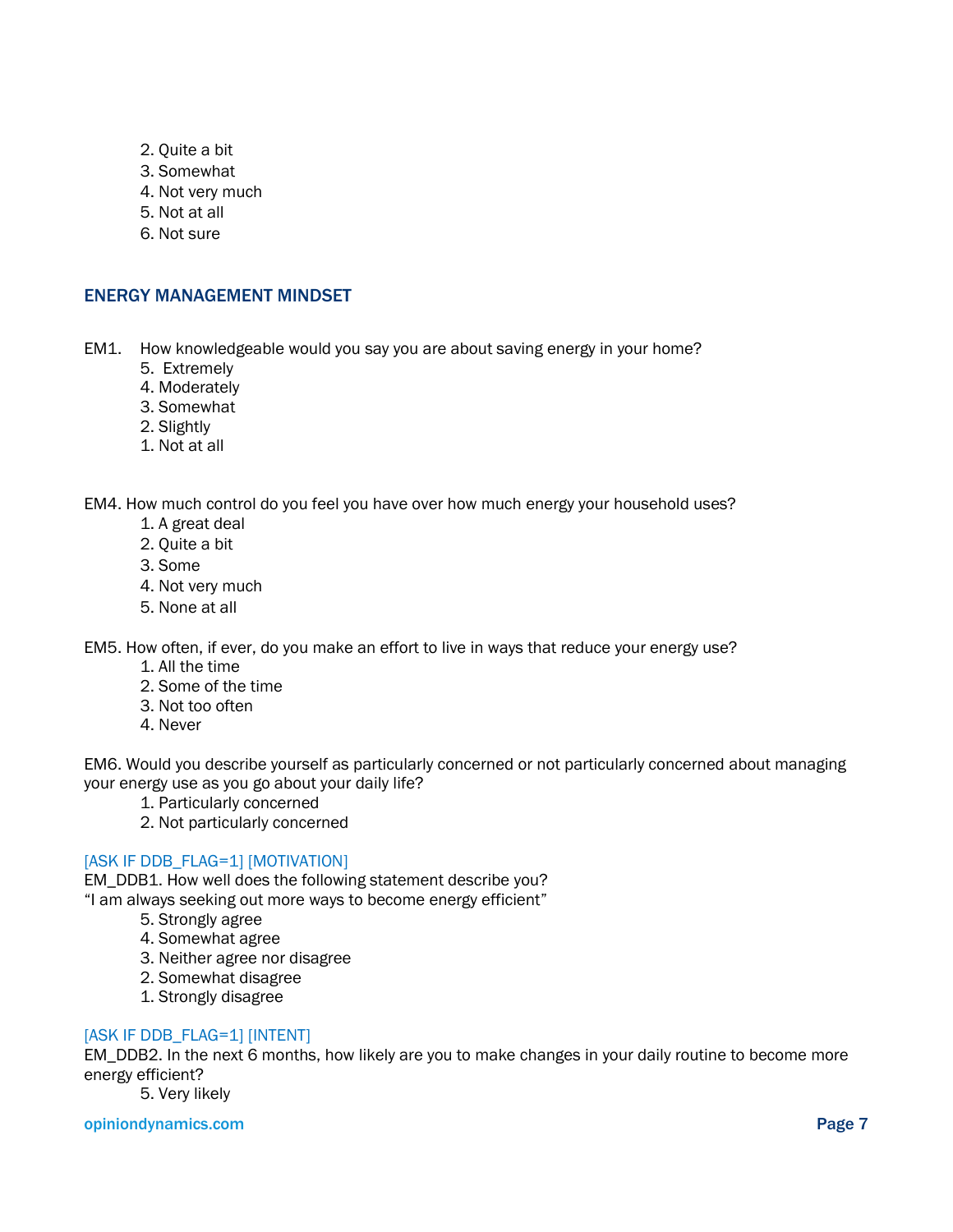- 4. Somewhat likely
- 3. Neither likely nor unlikely
- 2. Somewhat unlikely
- 1. Very unlikely

CC1B. How important is it for your household to do its part in making California more energy efficient?

- 1. Very important
- 2. Somewhat important
- 3. Slightly important
- 4. Not at all important

CCNEW\_M2. Which of the following home electricity rate plans have you heard of? [MULTIPLE RESPONSE]

[RANDOMIZE]

- 1. Tiered rate plan: Your price for electricity will increase over the month if you use more than a certain amount of electricity
- 2. Time-of-Use or T-O-U or time-varying rate plan: You pay a different price for electricity depending on the time of day you use that electricity
- 3. Net Energy Metering or NEM: The rate plan for customers who have rooftop solar and are still connected to the grid
- 4. Electric Vehicle or EV rate plan: Has lower prices during the night and morning hours when demand is lowest, making this the best time to charge a vehicle
- 98. None of the above [ANCHOR] [ME]

EM7. How often does someone in your household look at your household's utility bill or energy usage to see if you used more or less energy than usual?

- 1. More than once a month
- 2. Every month
- 3. Most months but not every month
- 4. Every few months
- 5. About once a year
- 6. Never, we just pay the bill

EM8. When purchasing products that use energy such as electronics or household appliances, how often does the amount of energy used by the product influence your decision about which product to buy?

- 1. Always
- 2. Most of the time
- 3. Sometimes
- 4. Rarely
- 5. Never

EM\_DDB12c. During the past month, have you talked with family, friends, coworkers, or neighbors about the importance of energy efficiency and energy management?

1. Yes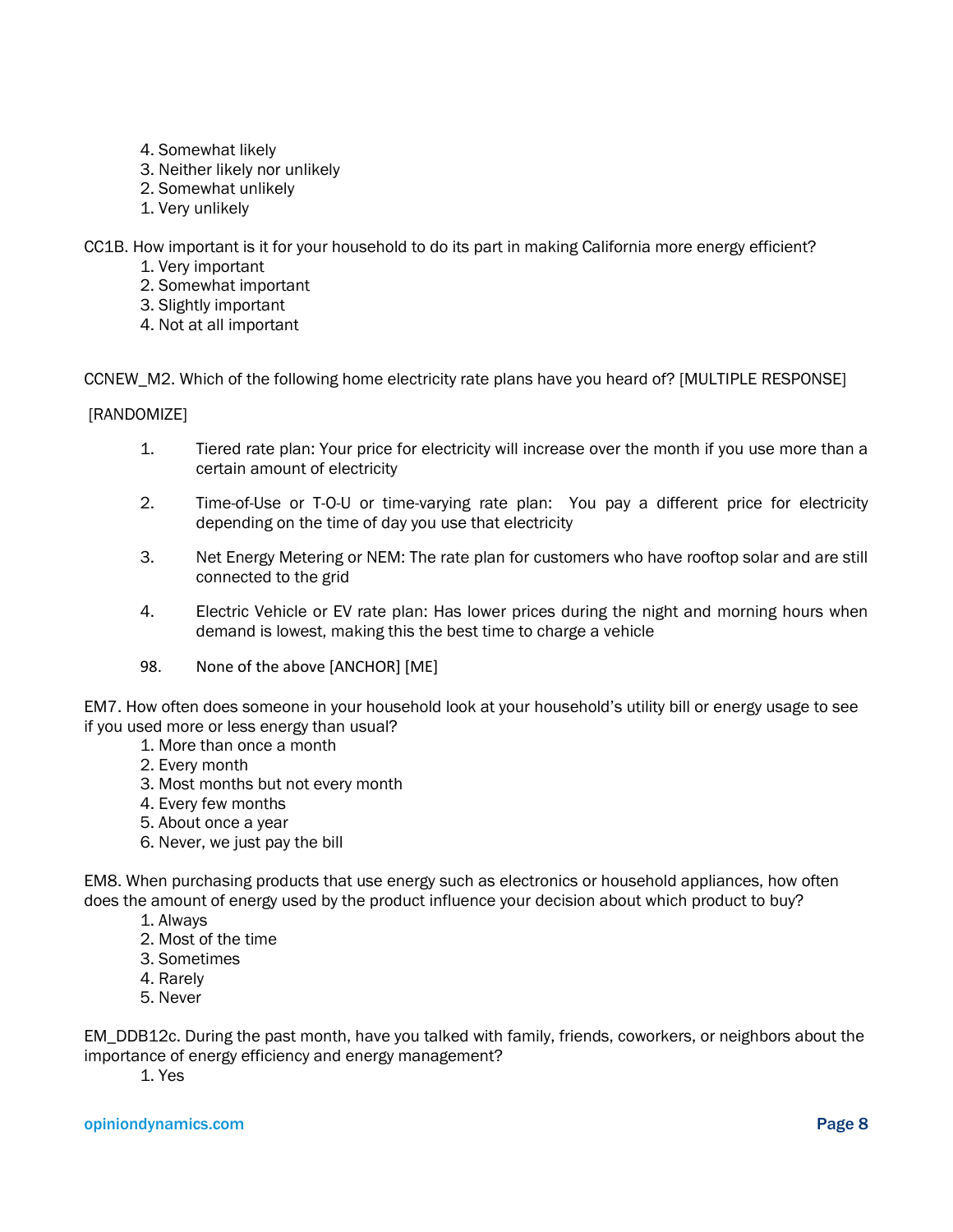2. No

#### [ASK EM9 TO EM9C IF S3=2 (OWN HOME); ELSE SKIP TO EM10]

EM9. How much more energy efficient could you make your home if you tried? Please consider physical upgrades you could make to your home's lighting, appliances, electronics, heating and cooling systems, and building shell items such as windows and insulation. Could you change…

- 1. A lot of things
- 2. Some things
- 3. Just a few things
- 4. My home is already as energy efficient as possible

#### [ASK IF EM9 < 4; CHANGES COULD BE MADE}

EM9A. What changes could you make to your home to make it more energy efficient? Please provide up to 5 responses.

00. [OPEN END, PLEASE INCLUDE FIVE TEXT BOXES]

#### [ASK IF EM9 < 4; CHANGES COULD BE MADE}

EM9B. How likely are you to make changes to your home to make it more efficient in the next 12 months?

- 1. Extremely likely
- 2. Somewhat likely
- 3. Somewhat unlikely
- 4. Extremely unlikely

#### [ASK IF EM9B=3 OR 4; UNLIKELY TO MAKE CHANGES]

EM9C. Why are you unlikely to try to make your home more energy efficient? Select all that apply. [SELECT ALL THAT APPLY]

- 1. The upfront costs of the improvements would be too high
- 2. The energy savings are not big enough to justify the costs
- 3. Improvements to this home would not bring a return on investment
- 4. I plan to sell this home soon
- 5. I am waiting for appliances/systems to fail before making changes
- 0. Some other reason (specify)

#### [ASK IF EM9C=1]

EM9d. Would you be more likely to make energy efficient home improvements in the next 12 months if you could get a loan that would allow you to pay for the improvements by making affordable monthly payments?

- 1. Yes
- 2. No
- 3. It would depend on the terms and conditions of the loan

EM9e. Did you know that financing is available specifically for energy saving upgrades to your home through select credit unions and banks throughout California? This lending is also known as the Residential Energy Efficiency Loan Program. The program offers more attractive loan terms and conditions compared to other lending options and is specifically designed to finance projects that lead to energy savings.

- 1. Yes
- 2. No

#### [ASK EM10 TO EM10F IF S3=1 (RENT HOME); ELSE SKIP TO EM11]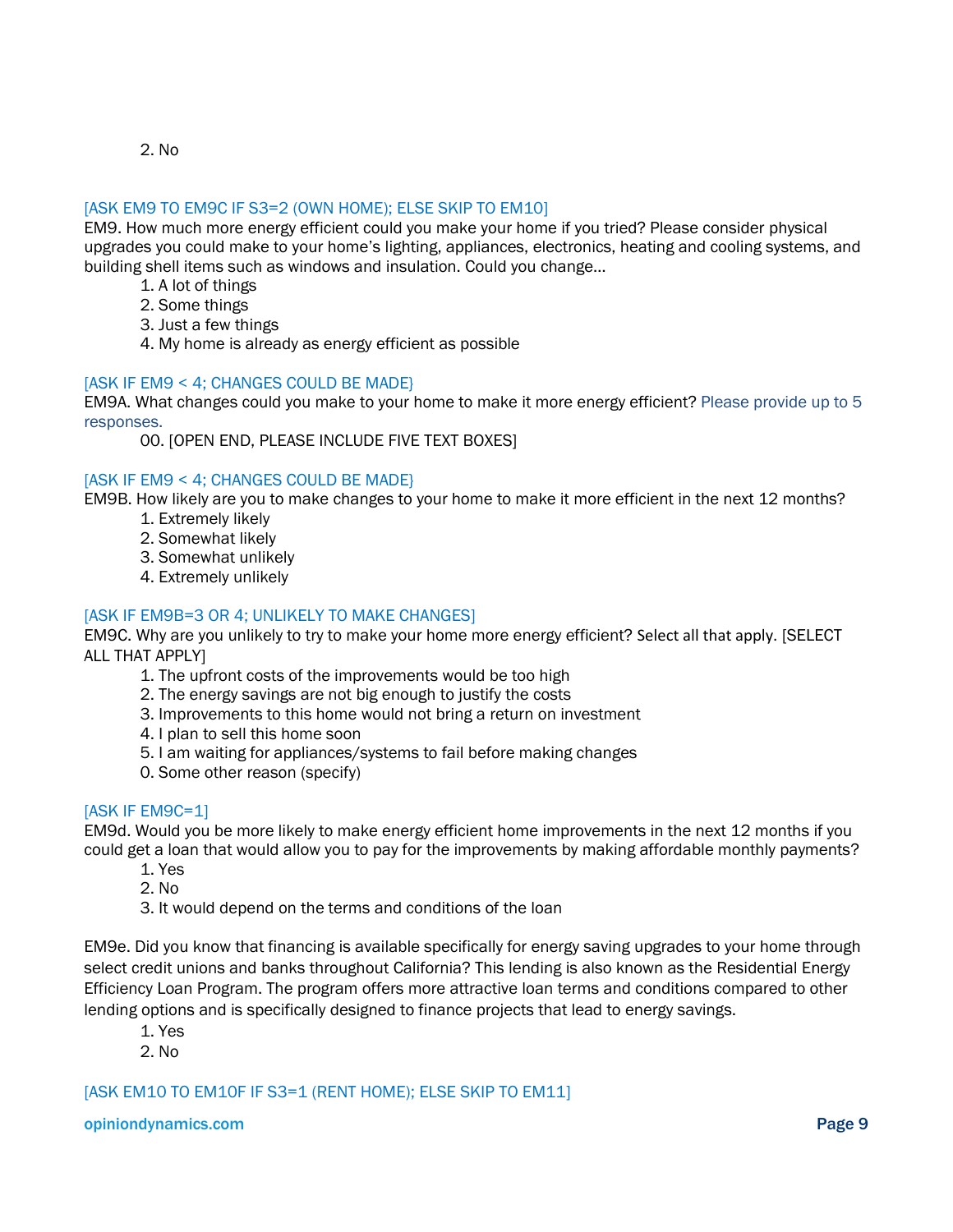EM10. How much more energy efficient could you and your landlord make your home if you tried? Please consider physical upgrades that could be made to your home's lighting, appliances, electronics, heating and cooling systems, and building shell items such as windows and insulation. Could you and your landlord change…

- 1. A lot of things
- 2. Some things
- 3. Just a few things
- 4. My home is already as energy efficient as possible

#### [ASK IF EM10 < 4; CHANGES COULD BE MADE}

EM10A. How many of the changes to make your home more efficient are things that you could do versus things your landlord would need to do?

- 1. Most are things my landlord would need to do
- 2. Some are things that I could do and some are things my landlord could do
- 3. Most are things that I could do

#### [ASK IF EM10 < 4; CHANGES COULD BE MADE]

EM10B. What changes could [READ "you" IF EM10A=3, READ "your landlord" if EM10A=1", READ "you or your landlord" IF EM10A=2"] make to your home to make it more energy efficient? Please provide up to 5 responses.

00. [OPEN END, PLEASE INCLUDE FIVE TEXT BOXES]

#### [ASK IF EM10A = 1 OR 2; LANDLORD NEEDS TO MAKE CHANGES]

EM10C. How likely is your landlord to make your home more efficient in the next 12 months?

- 1. Extremely likely
- 2. Somewhat likely
- 3. Not very likely
- 4. Not at all likely

#### [ASK IF EM10A = 2 OR 3: TENANT NEEDS TO MAKE CHANGES]

EM10D. How likely are you to make your home more efficient in the next 12 months?

- 1. Extremely likely
- 2. Somewhat likely
- 3. Somewhat unlikely
- 4. Extremely unlikely

#### [ASK IF EM10C=3 OR 4; LANDLORD UNLIKLEY]

EM10E. Why do you think your landlord is unlikely to try to make your home more energy efficient? Select all that apply. [SELECT ALL THAT APPLY]

1. My landlord does not have to pay the energy bill so doesn't care that my home is not efficient 2. My landlord always waits for things to break before replacing them and things are in good

condition

3. My landlord always buys the least expensive option possible and won't pay more for a more efficient option

4. My landlord does not have the money to make improvements

0. Some other reason (specify)

#### [ASK IF EM10D=3 OR 4; TENANT UNLIKELY]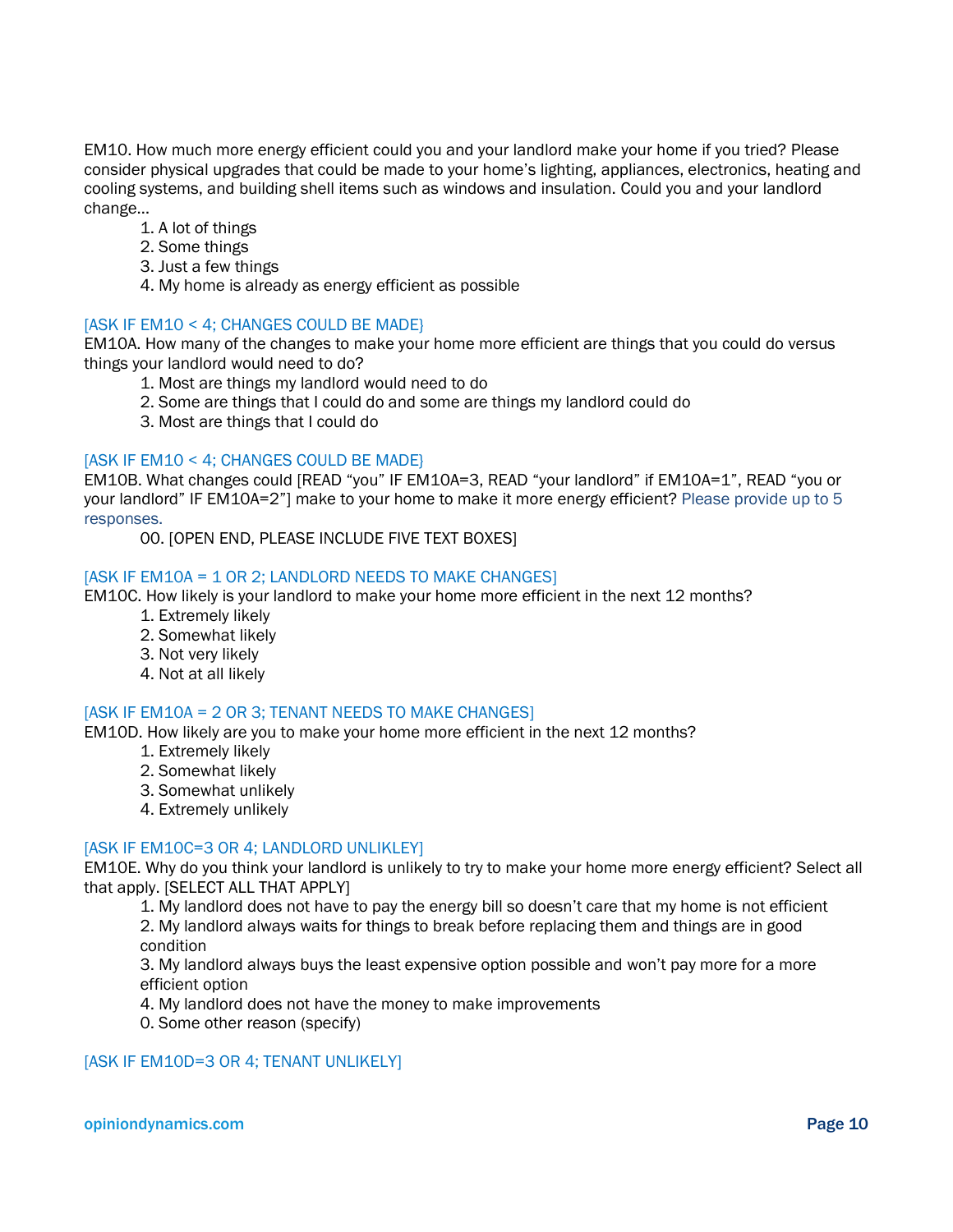EM10F. Why are you unlikely to try to make your home more energy efficient? Select all that apply. [SELECT ALL THAT APPLY]

- 1. The upfront costs of the improvements would be too high
- 2. The energy savings are not big enough to justify the costs
- 3. As a renter, it isn't worth the investment
- 4. I plan to move soon
- 0. Some other reason (specify)

#### [ASK IF EM10F=1]

EM10G. Would you be more likely to make energy efficient home improvements in the next 12 months if you could get a loan for the upfront costs through your electric or gas utility?

- 1. Yes
- 2. No
- 3. It would depend on the terms and conditions of the loan

EM11. How many of your day-to-day actions could you change to save energy if you tried? Please consider possible changes at home with how you use lighting, appliances, electronics, and heating and cooling systems.

- 1. I have a lot that I could change
- 2. I have some things I could change
- 3. I have just a few things I could change
- 4. I have already done all that I can do

#### [ASK IF EM11 < 4; CHANGES COULD BE MADE]

EM11A. What changes could you make to your day-to-day actions to save energy? Please provide up to 5 responses.

00. [OPEN END, PLEASE INCLUDE FIVE TEXT BOXES]

#### [ASK IF EM11 < 4; CHANGES COULD BE MADE}

EM11B. How likely are you to attempt to change your day-to-day actions to save energy in the next 12 months?

- 1. Extremely likely
- 2. Somewhat likely
- 3. Somewhat unlikely
- 4. Extremely unlikely

#### [ASK IF EM11B=3 OR 4; UNLIKELY TO MAKE CHANGES]

EM11C. Why are you unlikely to change your actions to save energy? Select all that apply. [SELECT ALL THAT APPLY]

1. My energy bill is not high enough that I feel the need to make changes to my life

- 2. It's not convenient
- 3. I often forget even though I'd like to do more
- 4. My actions alone aren't enough to make a difference in the world

5. I can't control the actions of others in my household/Don't have control over most things that use energy

- 6. I want to be comfortable
- 0. Some other reason (specify)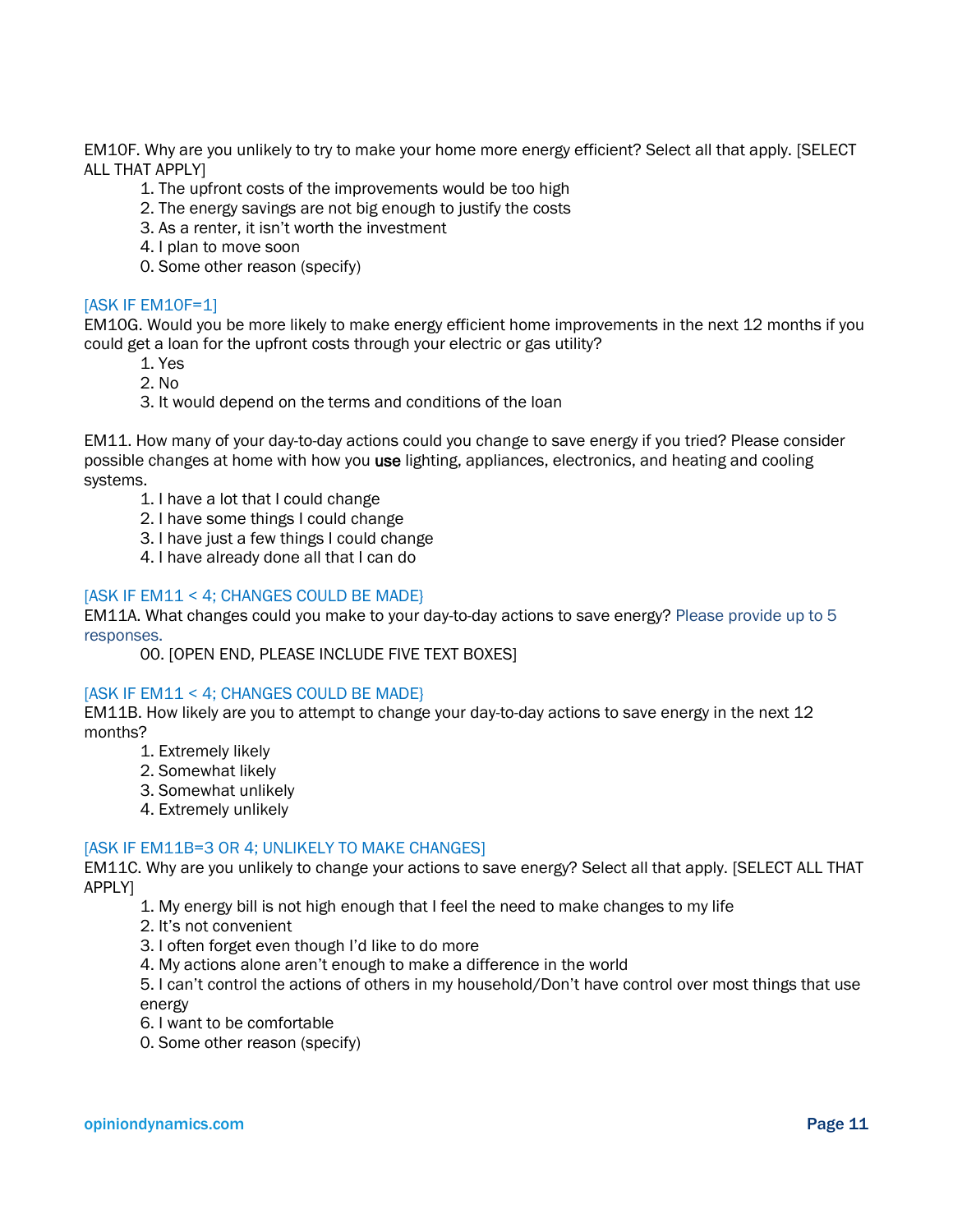#### MAX DIFF TRADEOFFS

MD1. [SHOWN ON FIRST CHOICE SET SCREEN] Now, we are going to show you several pairs of reasons for why you may want to personally become more energy efficient.

For each pair, we'd like you to pick the one reason that is more important. We'll go through this activity multiple times to determine what matters most to you. INSTRUCTION: ACCEPT ONE ANSWER PER SET.

[SHOWN FOR EACH ADDITIONAL CHOICE SET] Please pick the one reason that is more important for why you may want to personally become more energy efficient.

| 1               | Desire to help lower carbon emissions                                                      |
|-----------------|--------------------------------------------------------------------------------------------|
|                 | Cost savings on energy bill                                                                |
| $\overline{2}$  | Being true to my values                                                                    |
|                 | Making my home more comfortable (i.e. warmer, dryer, cooler, etc.)                         |
| 3               | Being a responsible, thoughtful human                                                      |
|                 | Cost savings on energy bill                                                                |
| 4               | Passing responsible values to my family/children                                           |
|                 | Making my home more comfortable (i.e. warmer, dryer, cooler, etc.)                         |
| 5               | Contributing to a movement to keep my state number one in energy efficiency                |
|                 | Cost savings on energy bill                                                                |
| 6               | Contributing to a movement to keep my state number one in energy efficiency                |
|                 | Being true to my values                                                                    |
| $\overline{7}$  | Helping my state set an example that can be replicated by other states and nations         |
|                 | Making my home more comfortable (i.e. warmer, dryer, cooler, etc.)                         |
| 8               | Helping my state set an example that can be replicated by other states and nations         |
|                 | Passing responsible values to my family/children                                           |
| 9               | Helping my state meet its 2030 goals of 50% renewable energy and 40% less carbon emissions |
|                 | Making my home more comfortable (i.e. warmer, dryer, cooler, etc.)                         |
| 10              | Helping my state meet its 2030 goals of 50% renewable energy and 40% less carbon emissions |
|                 | Making my home safer (e.g. replacing old/faulty appliances, eliminating dust, etc.)        |
| 11              | Helping my state meet its 2030 goals of 50% renewable energy and 40% less carbon emissions |
|                 | Being a responsible, thoughtful human                                                      |
| 12              | Helping my state meet its 2030 goals of 50% renewable energy and 40% less carbon emissions |
|                 | Not being wasteful                                                                         |
| $\overline{13}$ | Not leaving energy issues to the next generation                                           |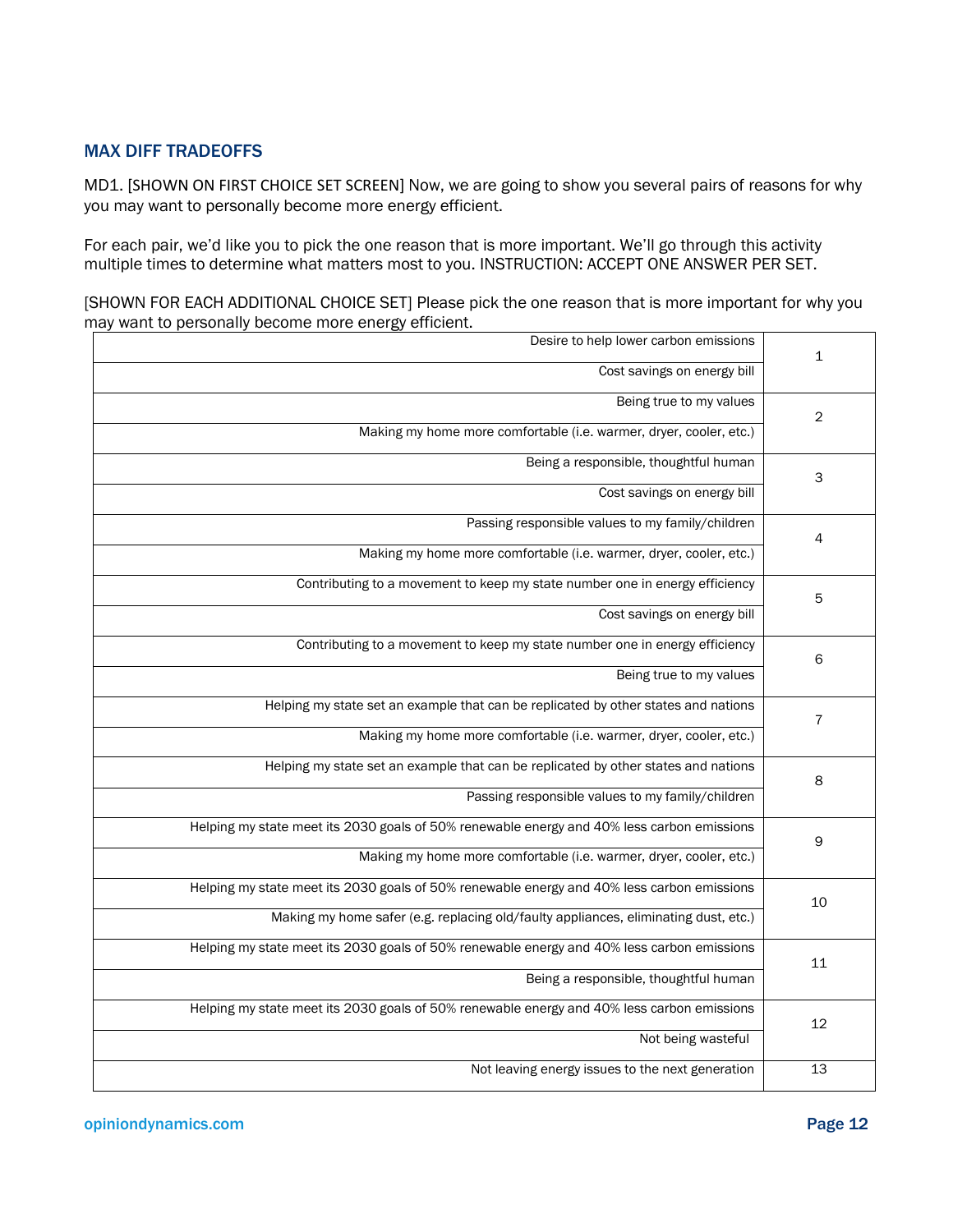Upgrading my home with technology that can help reduce my energy consumption

#### ACCESS TO TECHNOLOGY AND INFORMATION

Now we have some questions about your technology use at home.

IS1a. Do you ever use the internet or email at HOME?

- 1. Yes
- 2. No

#### $[ASK IF IS1a = 1, ELSE SKIP TO IS2a]$

IS1b. Do you currently subscribe to internet service at HOME?

- 1. Yes
- 2. No

#### $[ASK IF IS1b = 1, ELSE SKIP TO IS2a]$

IS1c. Do you subscribe to a dial-up internet service at home OR do you subscribe to a higher-speed broadband service such as DSL, cable, or fiber optic service?

- 1. Subscribe to a dial-up internet service
- 2. Subscribe to high speed broadband service
- IS2a. Do you have a cell phone?
	- 1. Yes
	- 2. No

#### $[ASK IF IS2a = 1]$

IS2b. Some cell phones are called "smartphones" because of certain features they have. Is your cell phone a smartphone such as an iPhone, Android, Blackberry, or Windows phone?

- 1. Yes
- 2. No
- 8. Not sure

IS12. How familiar are you with **smart home devices**? Smart home devices are electronic versions of household products (i.e. TVs, thermostats, sensors, cameras, light switches, speakers) that are usually connected to the internet and have advanced features including being able to be controlled or monitored remotely through a smartphone, tablet, computer (laptop or desktop), or voice assistant.

- 1. Have heard of them and know a lot about them but do not own one
- 2. Have heard of them before but don't know much about them
- 3. Have never heard of them before
- 4. My household owns a smart home device
- IS11. If public officials asked everyone to conserve water or electricity because of some emergency, how likely is it that people in your community would cooperate — would you say it is…?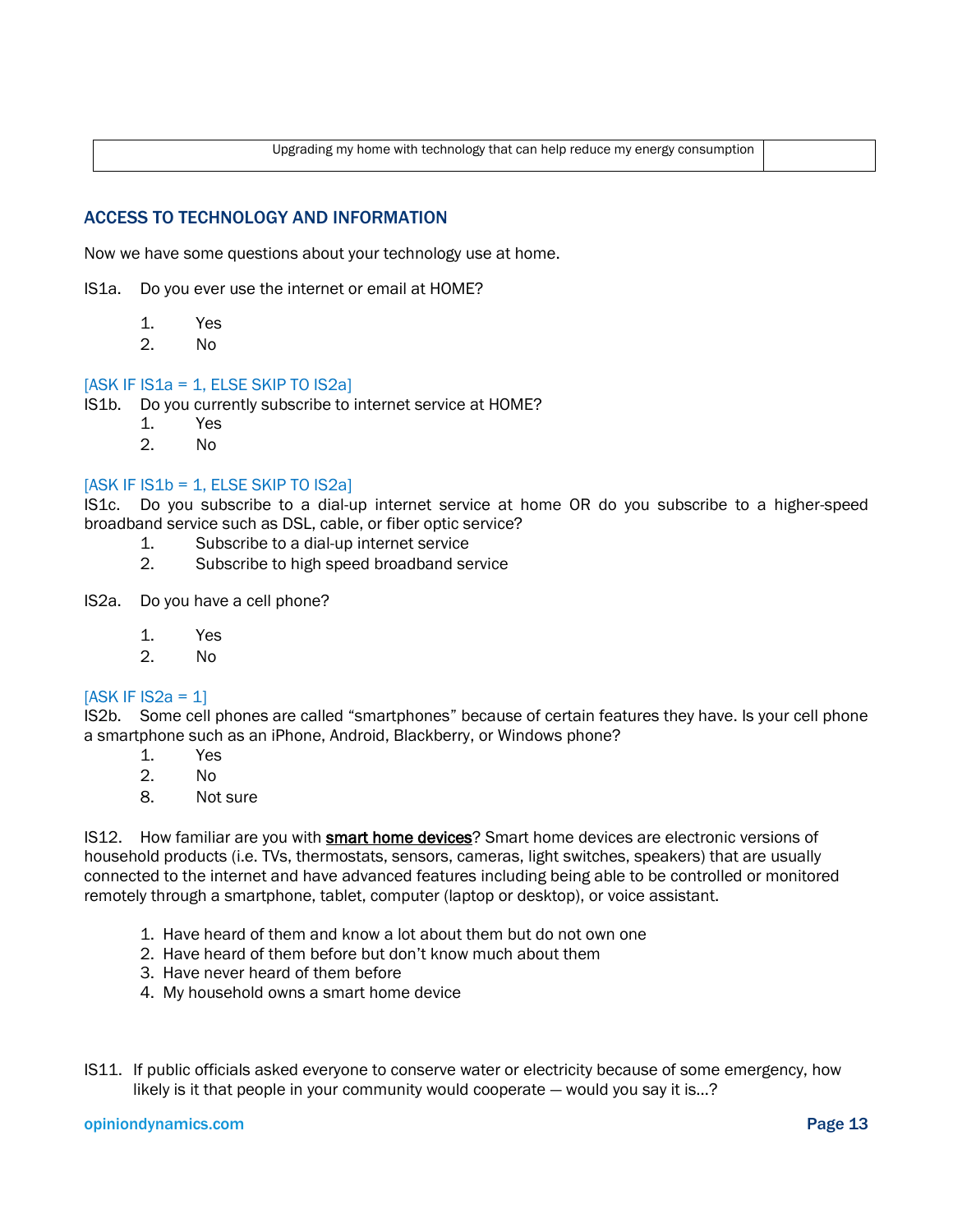- 1. Very Likely
- 2. Likely
- 3. Unlikely
- 4. Very unlikely

#### CLIMATE CHANGE ATTITUDES

CC2. How important are environmental challenges like climate change?

- 1. Very important
- 2. Somewhat important
- 3. Slightly important
- 4. Not at all important

CC3A (P). How often, if ever, do you make an effort to live in ways that help protect the environment?

- 1. All the time
- 2. Some of the time
- 3. Not too often
- 4. Not at all

CC4 (P). Which of these statements about the Earth's temperature comes closest to your view?

- 1. The earth is getting warmer mostly because of human activity such as burning fossil fuels
- 2. The earth is getting warmer mostly because of natural patterns in the Earth's environment
- 3. There is no solid evidence that the Earth is getting warmer
- 9. Not sure

#### $[ASK IF CC4 = 9]$

CC4A(P). Even if you are not sure, which of these three statements about the Earth's temperature comes closest to your view?

- 1. The earth is getting warmer mostly because of human activity such as burning fossil fuels
- 2. The earth is getting warmer mostly because of natural patterns in the Earth's environment
- 3. There is no solid evidence that the Earth is getting warmer

#### **DEMOGRAPHICS**

- D1. Which of the following best describes your home/residence?
	- 1. Single-family detached home (Not a duplex, townhome, or apartment; attached garage is OK)
	- 2. Single family attached home (includes townhouse)
	- 3. Mobile home
	- 4. Apartment or condominium (includes multifamily home)
	- 0. Other (specify)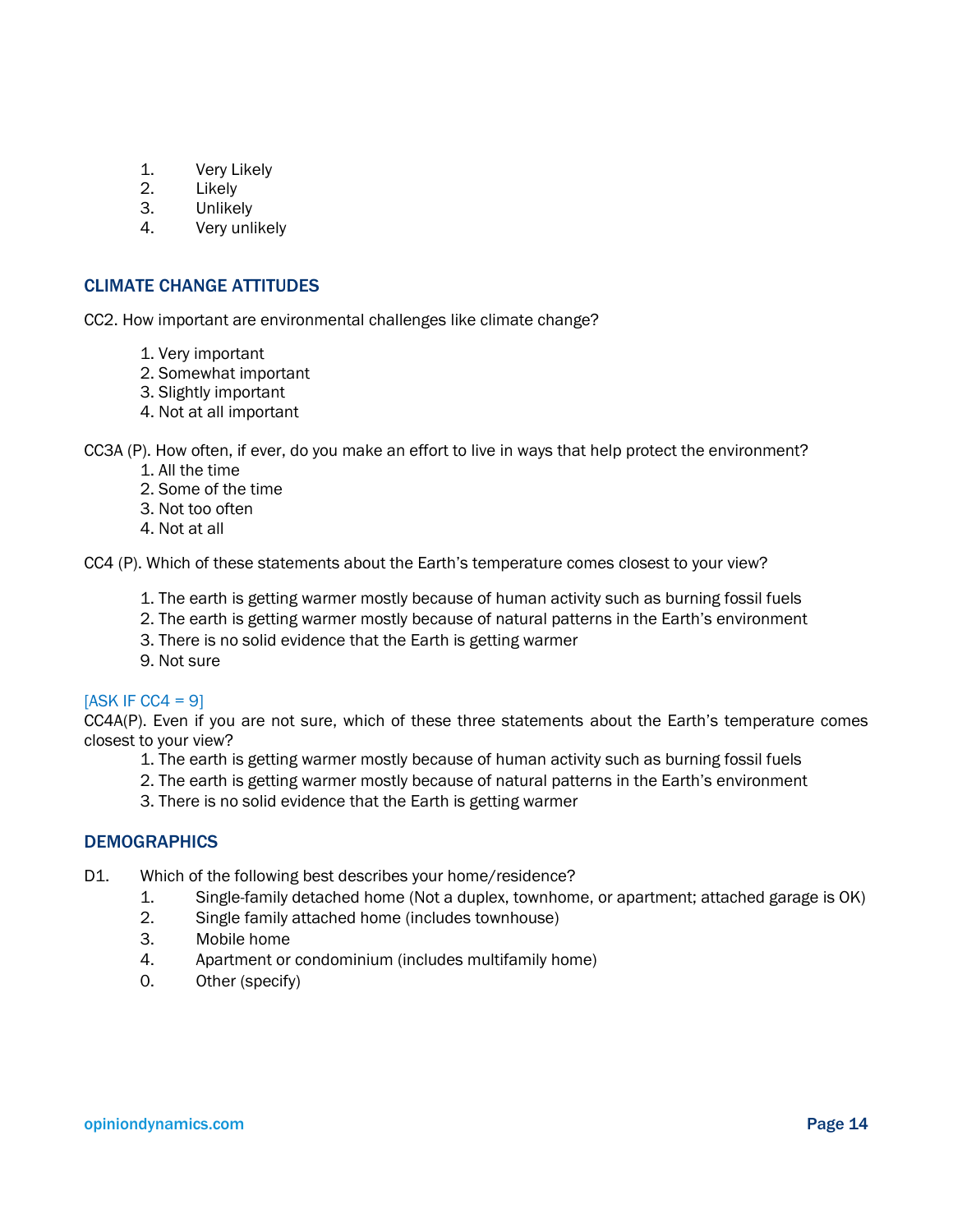#### $[ASK IF D1=4]$

- D1a. How many housing units are in your building?
	- 1. 1
	- 2. 2-3
	- 3. 4-9
	- 4. 10 or more
- D2. How long have you lived in this residence?
	- 1. Less than 1 year
	- 2. 1-3 years
	- 3. 4-10 years
	- 4. 11-20 years
	- 5. More than 20 years
- D3. Including yourself, how many people currently live in your residence year-round? [NUMERIC OPEN END 0-10]

#### [ASK IF D3>1]

- D3A. How many people under the age of 18 live in your residence? [NUMERIC OPEN END 0-D3 QUANTITY]
- D4. Approximately when was your residence first built?
	- 01. Before 1950
	- 02. 1950-1959
	- 03. 1960-1969
	- 04. 1970-1979
	- 05. 1980-1989
	- 06. 1990-1999
	- 07. 2000-2005
	- 08. 2006-2009
	- 09. 2010 or later
	- 99. Not sure
- D5. Approximately how many square feet is your residence?
	- 1. Less than 1,000 sq. ft.
	- 2. Between 1,000 and 1,999 sq. ft.
	- 3. Between 2,000 and 2,999 sq. ft.
	- 4. Between 3,000 and 3,999 sq. ft.
	- 5. Between 4,000 and 4,999 sq. ft.
	- 6. Greater than 5,000 sq. ft.
	- 9. Not sure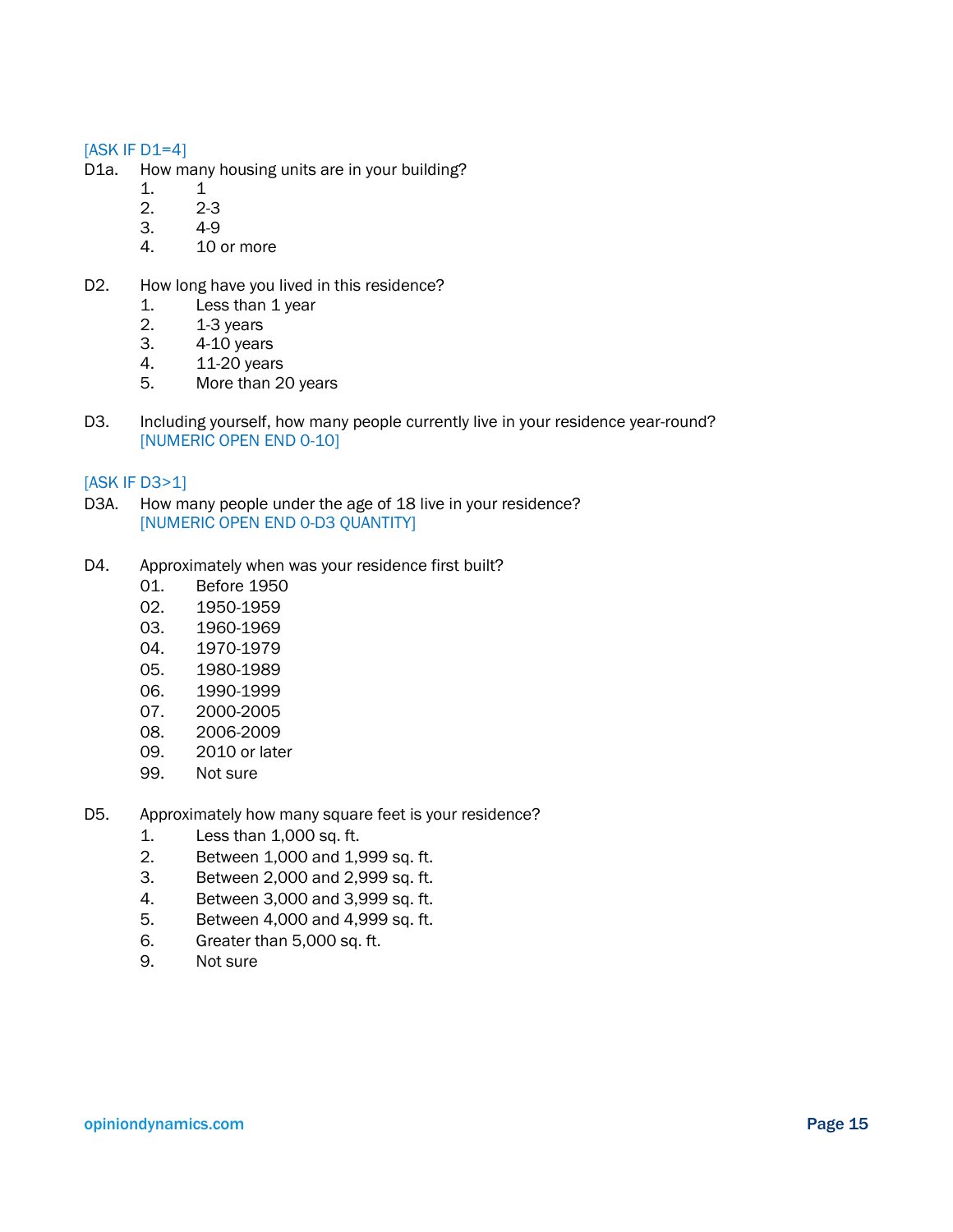- D6. What is your highest level of education?
	- 1. Less than a high school degree
	- 2. High school degree
	- 3. Technical/trade school program
	- 4. Associates degree or some college
	- 5. Bachelor's degree
	- 6. Graduate / professional degree, e.g., J.D., MBA, MD, Ph.D.
- D7. What best describes your current employment status?
	- 1. Employed full-time
	- 2. Employed part-time
	- 3. Retired
	- 4. Not employed, but actively looking
	- 5. Not employed, and not looking
- D8. In politics today, do you consider yourself a Republican, Democrat, or Independent?
	- 1. Republican
	- 2. Democrat
	- 3. Independent
	- 4. Other
	- 5. No preference

D9. General speaking, would you describe your political views as very conservative, somewhat conservative, moderate, somewhat liberal, or very liberal?

- 1. Very Conservative
- 2. Somewhat Conservative
- 3. Moderate
- 4. Somewhat Liberal
- 5. Very Liberal

D10. Are you of Hispanic, Latino or Spanish descent? [RESPONSE NOT REQUIRED]

- 1. Yes
- 2. No

#### [ASK IF D10>1]

D11. Which of the following describes your race? [ALLOW MULTIPLE RESPONSES] [RESPONSE NOT REQUIRED]

- 01. White or Caucasian
- 02. Black or African American
- 03. American Indian or Alaskan Native
- 04. Chinese
- 05. Korean
- 06. Vietnamese
- 07. Japanese
- 08. Filipino
- 09. Native Hawaiian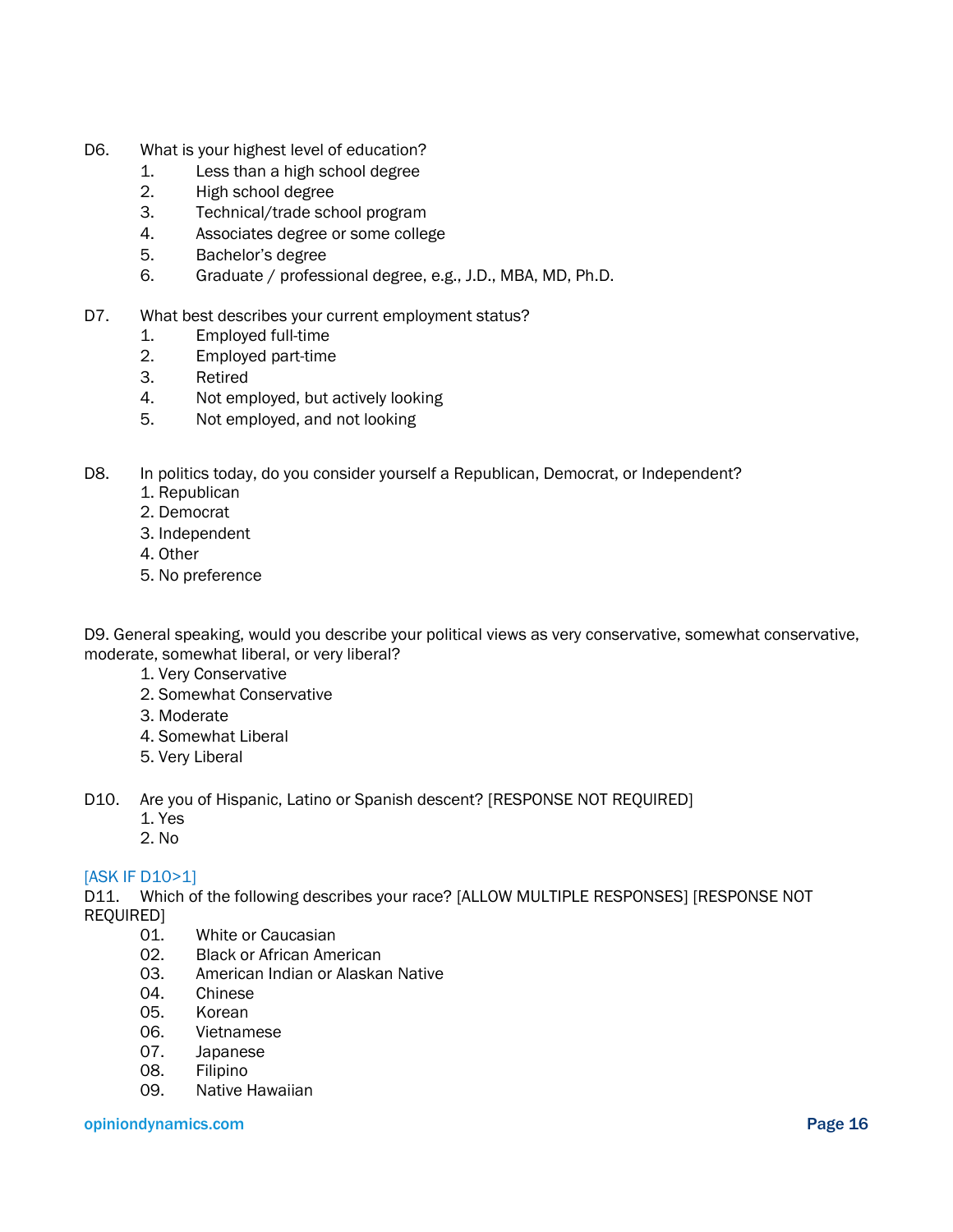- 10. Guamanian or Chamorro
- 11. Samoan
- 12. Other Asian
- 13. Other Pacific islander
- 00. Other. Specify

#### D12. What is the primary language spoken in your home?

- 01. English
- 02. Spanish
- 03. Mandarin
- 04. Cantonese
- 05. Tagalog
- 06. Korean
- 07. Vietnamese
- 08. Russian
- 09. Japanese
- 00. Other, please specify \_\_\_\_\_\_\_\_\_\_\_\_\_\_
- D13a. Is anyone in your household deaf or have serious difficulty hearing?
	- 1. Yes
	- 2. No

D13b. Is anyone in your household blind or have serious difficulty seeing even when wearing glasses?

- 1. Yes
- 2. No

Now, thinking just about members of your household who are at least 5 years old...

D13c. Because of a physical, mental, or emotional condition, does anyone in your household 5 years of age or older have serious difficulty concentrating, remembering, or making decisions?

- 1. Yes
- 2. No

D13d. Does anyone 5 years of age or older have serious difficulty walking or climbing stairs?

- 1. Yes
- 2. No

D13e. Does anyone 5 years of age or older have serious difficulty dressing or bathing?

- 1. Yes
- 2. No

Now, thinking just about members of your household who are at least 15 years old...

D13f. Because of a physical, mental, or emotional condition, does anyone in your household 15 years of age or older have serious difficulty doing errands alone such as visiting a doctor's office or shopping?

- 1. Yes
- 2. No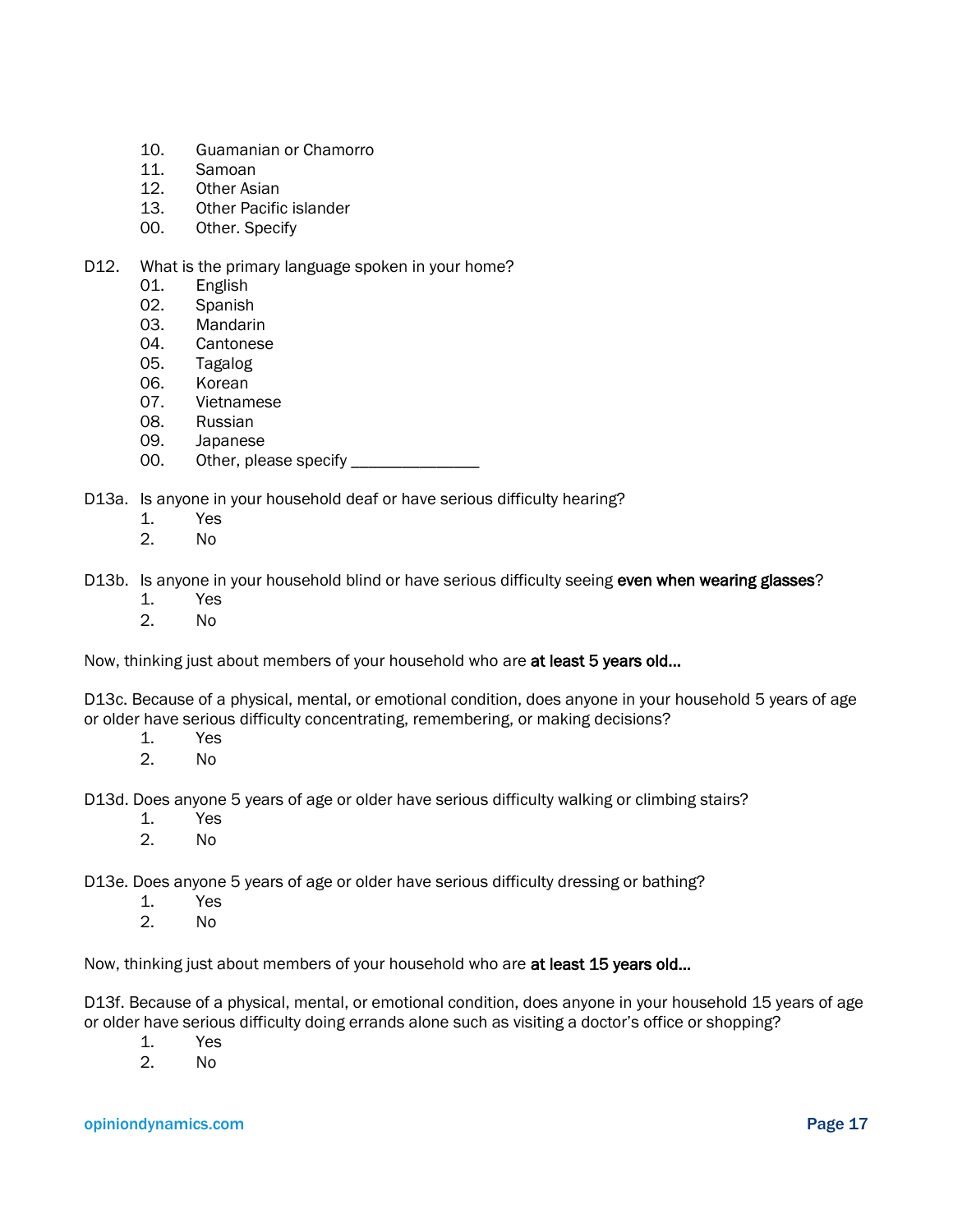D14b. Do you spend more than half of your yearly income on housing costs? (Housing costs include rent payments, mortgage payments, utility bills, condominium fees, real estate taxes, and home insurance premiums.)

- 1. Yes
- 2. No
- 8. Not sure

D15. What was your annual household income from all sources in 2018, before taxes? [RESPONSE NOT REQUIRED]

- 01. Less than \$20,000 per year
- 02. \$20,000 to \$29,999
- 03. \$30,000 to \$39,999
- 04. \$40,000 to \$49,999
- 05. \$50,000 to \$59,999
- 06. \$60,000 to \$74,999
- 07. \$75,000 to \$99,999
- 08. \$100,000 to \$149,999
- 09. \$150,000 to \$199,999
- 10. \$200,000 or more

#### [ASK IF D15=1]

- D15A. Is it… [RESPONSE NOT REQUIRED]
	- 1. Less than \$10,000, or
	- 2. \$10,000 to \$15,000, or
	- 3. \$15,000 to \$20,000

INCENT. Thank you for your participation in this important study. To be eligible to receive your \$<AMOUNT> Tango emailed gift card, please provide the information below. You can use this Tango gift card with popular retailers such as Target, Amazon, Lowe's or Walmart. If you do not wish to receive a gift card, please check the box below and leave all other fields blank.

Please allow 4-6 weeks for processing and delivery of the gift cards.

- 1. Name [Text box]
- 2. Email Address [text box]
- 99. No gift card

Thank you for taking the time to complete this survey. We appreciate your responses.

[No redirect]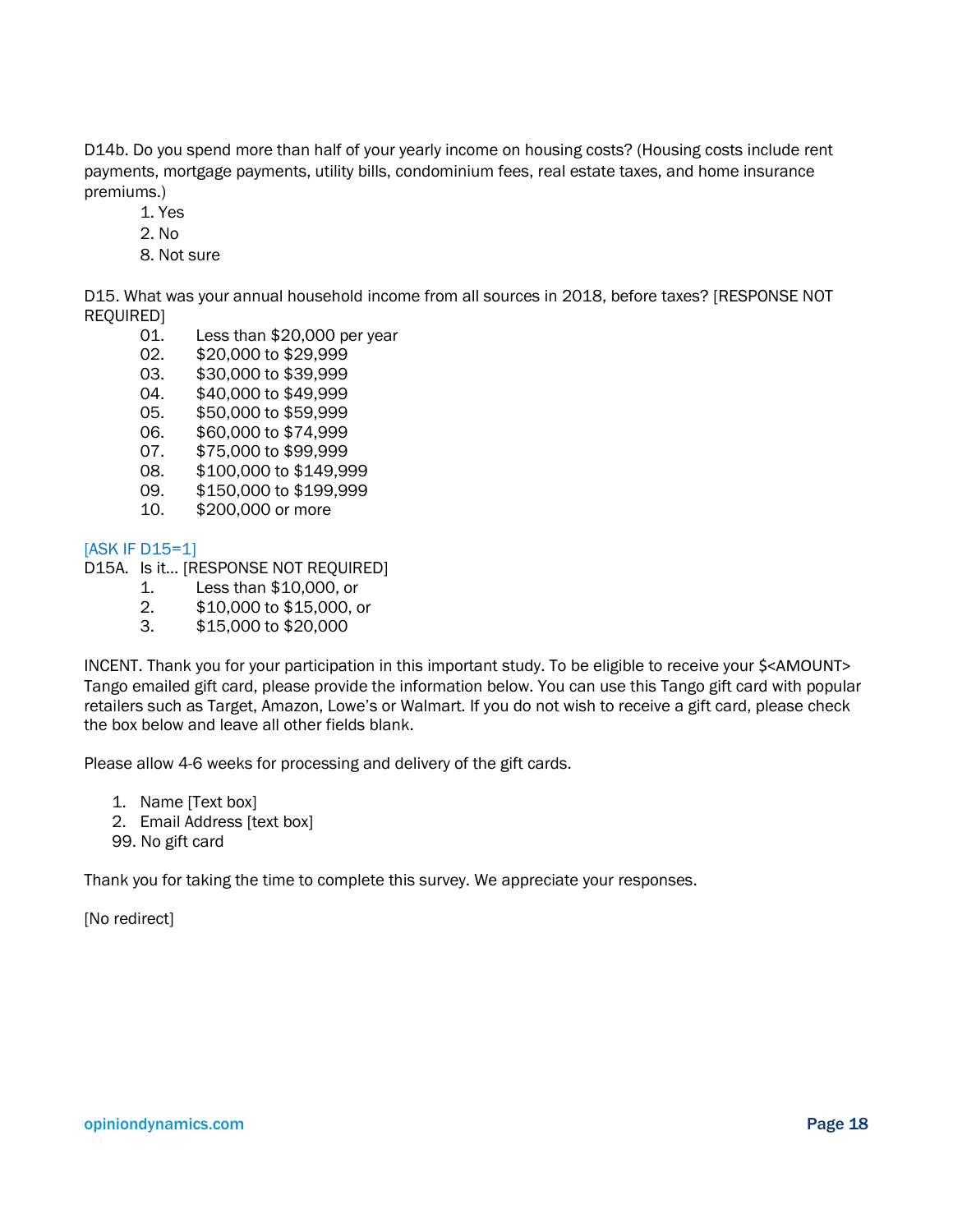# EUC Effectiveness Study: CBO Staff Interview Guide

October 15, 2019

## Instrument Information

| <b>Descriptor</b>                   | <b>This Instrument</b>                                                                                               |
|-------------------------------------|----------------------------------------------------------------------------------------------------------------------|
| Instrument Type                     | In-depth interview                                                                                                   |
| <b>Estimated Time to Complete</b>   | 45 minutes to an hour                                                                                                |
| <b>Population Description</b>       | Staff at CBOs partnering with DDB on EUC                                                                             |
| <b>Population Size</b>              | 311                                                                                                                  |
| <b>Contact List Size</b>            | 46                                                                                                                   |
| Completion Goal(s)                  | 20                                                                                                                   |
| <b>Contact List Source and Date</b> | DDC.                                                                                                                 |
| <b>Type of Sampling</b>             | Purposive<br>Proportional representation with category type; event participation<br>activity; and geographic spread. |
| <b>Contact Sought</b>               | Senior staff member involved in EUC partnership                                                                      |
| <b>Fielding Firm</b>                | <b>Opinion Dynamics</b>                                                                                              |

#### Table 1. Overview of Data Collection Activity

#### Table 2. Research Objectives and Associated Questions

| <b>Research Objective</b>                                                                        | <b>Associated Questions</b> |
|--------------------------------------------------------------------------------------------------|-----------------------------|
| Explore how the CBOs interact with their local communities                                       | 01-08                       |
| Gain insights into the effectiveness of DDB communications,<br>materials, trainings, and events. | Q9-Q31                      |

#### Table 3. Database Inputs

| Variable Name | Variable Description and Values |
|---------------|---------------------------------|
| ORGANIZATION  | CBO name                        |

### Interviewer Information

Interviewer instructions are in italics.

#### Program Description

Energy Upgrade California is the statewide marketing campaign. One way that EUC is attempting to connect with low income customers is by partnering with CBOs. The goal of these interviews is to support the assessment of the effectiveness of these partnerships and their impact on reaching low-income customers, cultural and ethnic minorities, and disabled customers.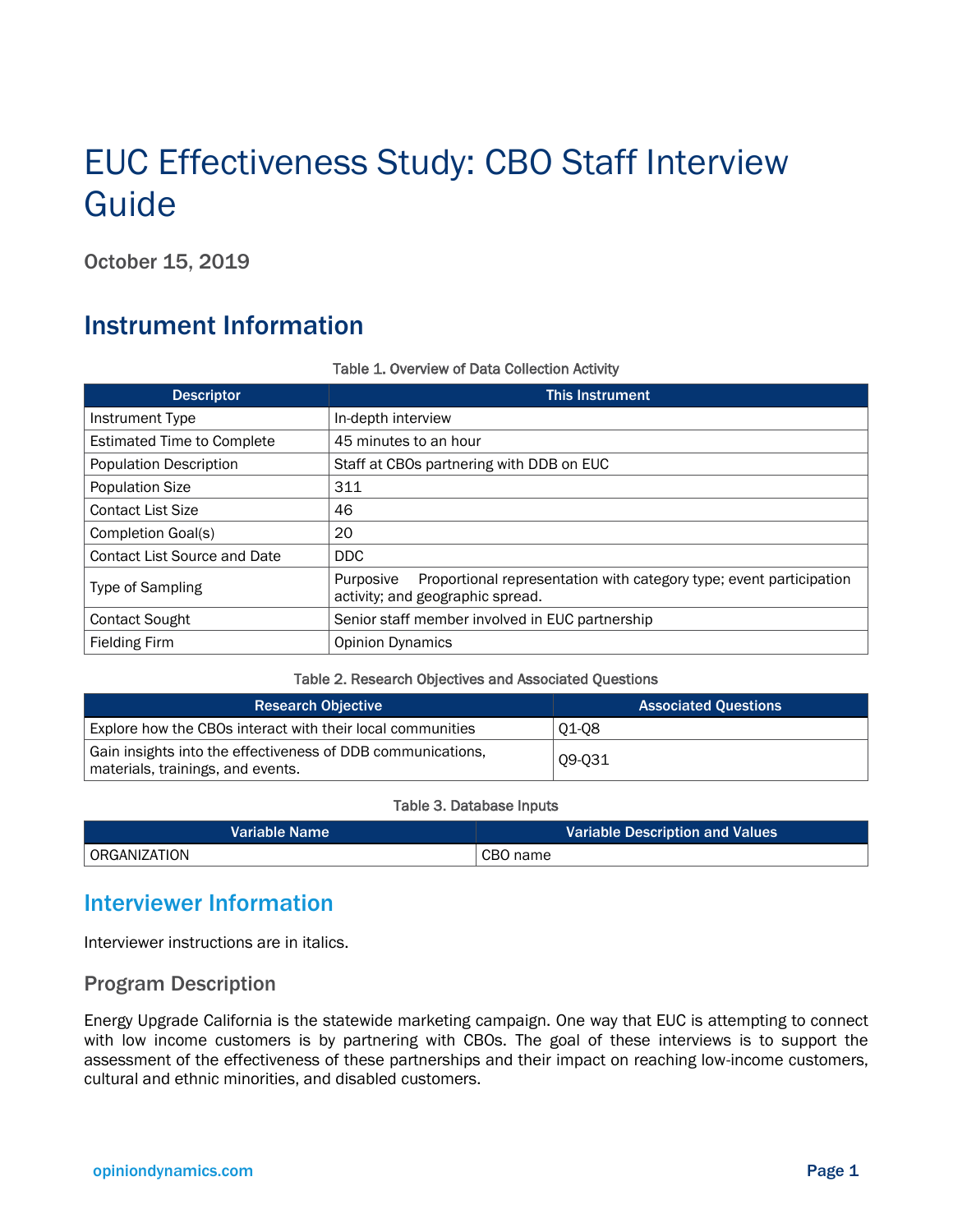## Email Scheduling Script

Subject line: Scheduling a time to talk about Energy Upgrade California

Hi [FIRST NAME],

I'm contacting you on behalf of the California Public Utilities Commission (CPUC). My firm is working with the CPUC to assess the effectiveness of the Energy Upgrade California marketing campaign. We understand your organization is partnering with DDB and/or DDC to help the campaign connect with customers like the ones you serve. As part of the effectiveness evaluation, we're contacting people like you to hear your perspectives on how it's going working with the Energy Upgrade California campaign.

I'd like to schedule a time to talk over the phone in the next week or two. We'll need about 45 minutes to cover all the questions. The questions allow me to learn more about your organization and the clientele you serve, learn about your activities with DDB/DDC, and hear your thoughts on what's working well and what might be improved. Everything you say is confidential and not tied to your name or company name in what we report to the CPUC.

To schedule a time that works well for you or if there's any questions I can answer for you about this research, please either reply to this email or give me a call at 503-943-2125.

I look forward to chatting with you soon,

Jen Loomis

### Instrument

### Introduction

Hi [FIRST NAME]. This is **the interpretatal from Opinion Dynamics**, calling to chat about your involvement with the Energy Upgrade California marketing campaign. Is now still a good time to talk?

Great. My questions cover your organization, your activities in the campaign, and your perspectives on how it's going so far. I'll be taking notes as we talk, but I'd like to record the conversation to help with my notetaking. Is that okay with you?

Do you have any questions for me before we begin?

### Organizational Background [ASK ALL]

- <span id="page-19-0"></span>Q1. To start, I'd like a little information about you and your organization. Can you please tell me your title and briefly describe your role at [ORGANIZATION]?
- Q2. How long have you been in that position?
- Q3. How would you describe the goals of your organization?
	- 1. [If unclear]: What type of clients/members do you serve? [*Interviewer: Get specific details such as ethnic group type, or income qualifications and what term they prefer (clients/members). Use that term throughout interview.*]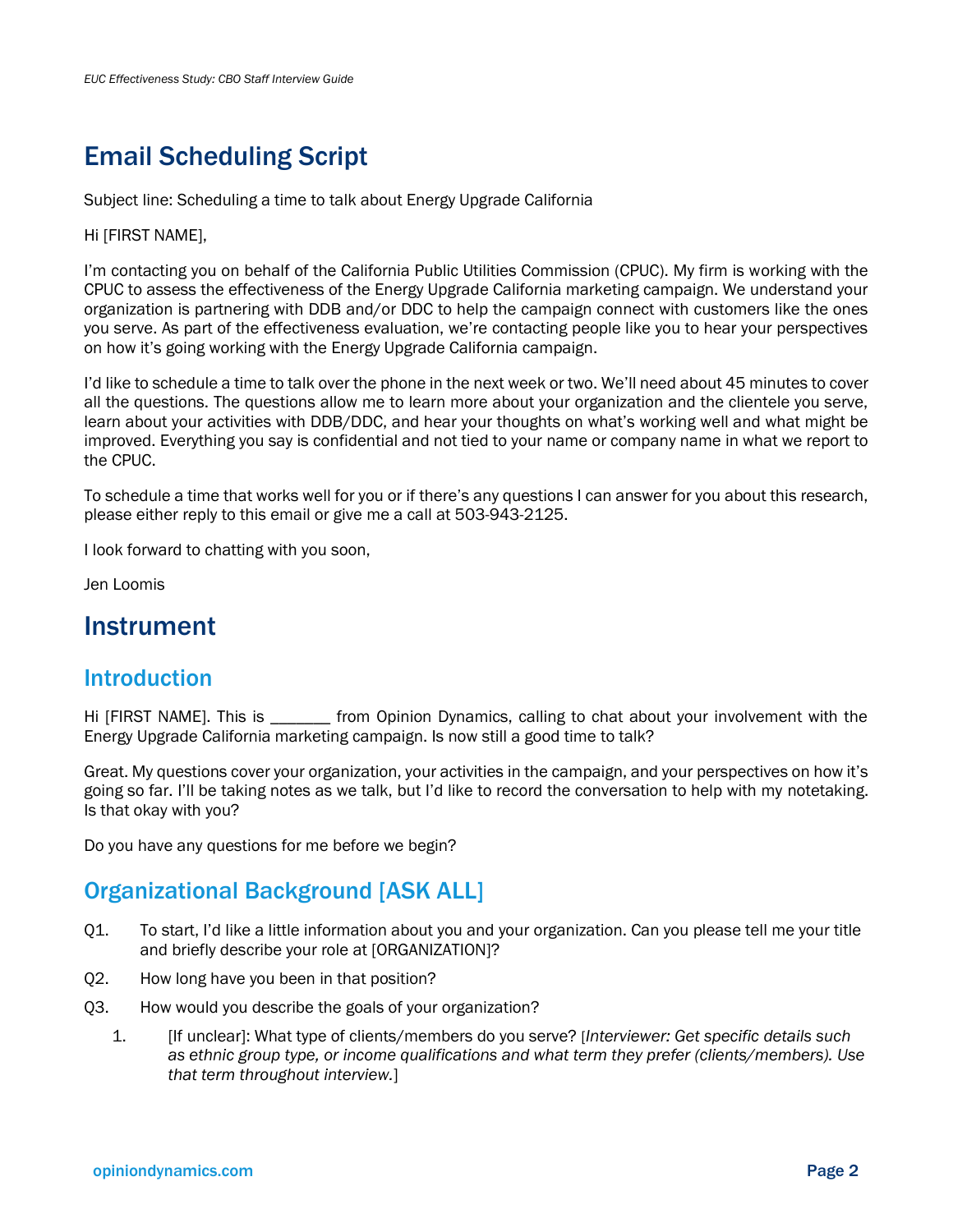- Q4. What type of services does your organization provide?
	- 1. [If unclear] Does your organization connect your clients/members with resources to help them save energy or save money on their energy bill?
- Q5. [If not obvious] How do you find your clients/members, or do they come to you?
- Q6. How would you describe the nature of the relationships with your clients/members is it mostly onetime interactions or do you build ongoing relationships with them?
- Q7. What types of events or community activities does your organization sponsor or attend?
- <span id="page-20-0"></span>Q8. What is your service territory? [*Interviewer – try to get a concrete geographical description that uses counties, zip codes, or towns. For example, Bay area is too broad.*]

### Involvement in Energy Upgrade California Campaign

Now, let's talk about the Energy Upgrade California campaign. I'll refer to it as EUC.

- <span id="page-20-1"></span>Q9. How did your organization first get involved in the EUC campaign?
	- 1. **If unclear** Why were you interested in getting involved?
- Q10. How would you describe your organization's role in the EUC campaign?
	- 1. Do you have participation goals you are supposed to meet?
- Q11. Did anyone from your organization attend the training/orientation designed to familiarize your staff with the EUC campaign?
	- 1. [If yes and it's them] What's your impression of the training/orientation?
	- 2. [If yes and it's not them] What sort of feedback, if any, did you hear about the training/orientation from your colleague(s)?
	- 3. [If no] Why not, to the best of your knowledge?
- Q12. How is your ongoing communication with DDC going so far? [If needed: DDC is the marketing agency in charge of CBO engagement within the EUC campaign.]
	- 1. [If unclear] What are the primary ways you communicate with them? [If needed: Email, phone, any in-person meetings]
	- 2. [If any challenges] How do you try to overcome [challenge]?

### EUC Materials Effectiveness

My next few questions are about the EUC marketing materials specifically.

- Q13. What type of EUC marketing materials has DDB provided to your organization?
	- 1. [If none] Were you expecting to get materials from them to distribute at events?
	- 2. **If some** How does your organization use them?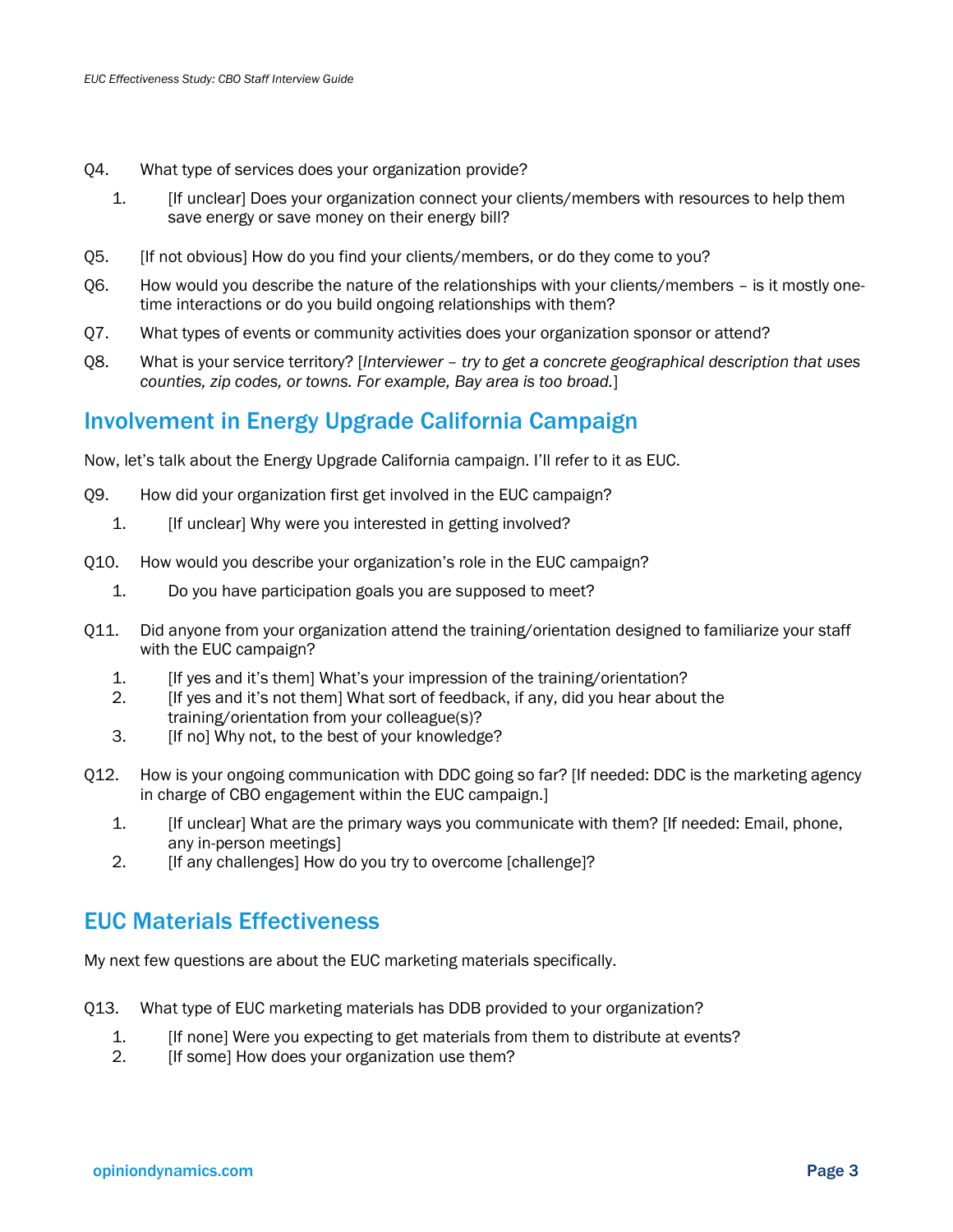- Q14. Do you ever need to request materials from EUC before an event?
	- 1. [If yes] How has that process gone? [If needed: Is there timely response, so that you get them on time?]
- Q15. Do you think the materials you received were appropriate for your clients/members/attendees? Why do you say that?
- Q16. Do you receive a sufficient quantity of the materials?
- Q17. To what extent do you think your clients/members/attendees learned things from the materials? [If needed: Things like where to go for more information or how to action to save energy]
- Q18. Does the reaction of your clients/members/attendees to the material differ at all I'm thinking of differences between older/younger or urban/rural?
- Q19. To what extent do you think your clients/members/attendees are taking action in response to the materials, such as performing energy-saving actions or looking for more information?
	- 1. Why do you think that is?
	- 2. Does that likelihood of taking action vary by client/member/attendee? How?
- <span id="page-21-0"></span>Q20. Is there a process in place for you to provide feedback to DDC on the marketing materials, whether about content or type?
	- 1. **If yes** Have you provided feedback before?
	- 2. [If no] Do you wish you had a way to provide feedback on the materials to DDC?
- Q21. [If yes to [Q20\\_](#page-21-0)1] What kind of feedback did you provide?
	- 1. Were any changes made as a result of your feedback?
- Q22. To what extent do you think DDC would be able to reach the types of clients/members you serve without your help?
- Q23. To what extent would you say your clients/members trust their utility company?
	- 1. Why do you think that is?
- Q24. To what extent do you think your clients/members trust the Energy Upgrade California brand?
	- 1. Why do you think that is?

### EUC Events

Now let's talk a little bit about the events where you promote EUC.

- Q25. What types of events has your organization attended or organized where you distribute EUC materials?
	- 1. **If unclear, for each] How often do those occur?**
	- 2. [For each] How well do you think those went?
	- 3. [If some better than others] What do you think contributed to a more successful event?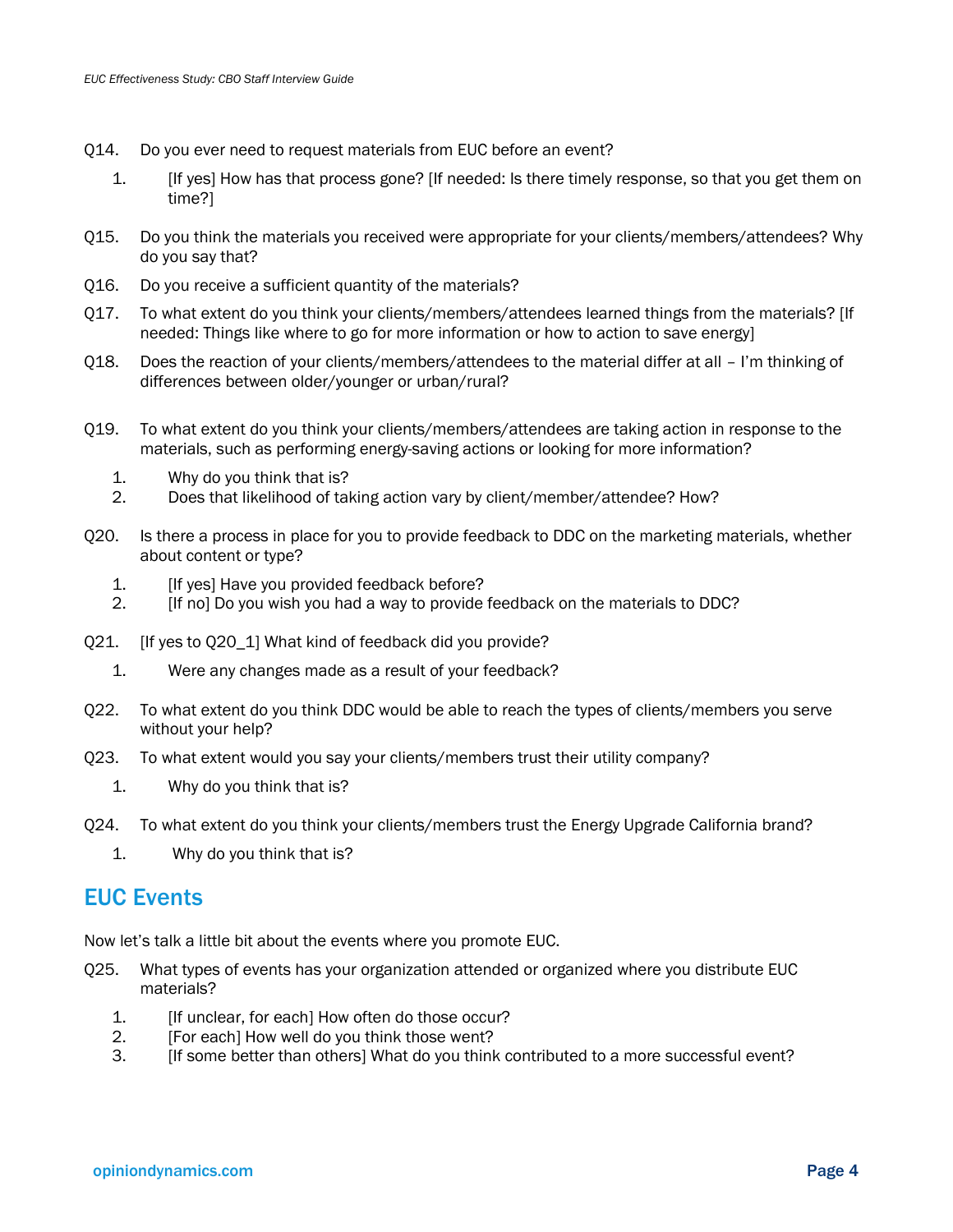- Q26. What events do you have planned for the upcoming year where you'll be promoting EUC?
	- 1. [If any] Would you be able to send me a list of your upcoming events?
- Q27. Does DDC ever suggest events for you to go to?
	- 1. Are you satisfied with that, or do you wish the arrangement was a little different?
	- 2. Why do you say that?

### **Closing**

We're almost done. Just a few more questions.

- Q28. What is going well working with DDC on the EUC campaign?
- Q29. What is the biggest challenge working with DDC on the EUC campaign?
	- 1. [If any] How have you overcome those challenges, if at all?
- Q30. What's your one piece of advice to improve the EUC campaigns' ability to reach and make an impression on the types of clients/members you serve?
- <span id="page-22-0"></span>Q31. Those were all the questions I had, is there anything else you think is important for me to know about your organization or its work with the Energy Upgrade California campaign?

Thank you very much for your time.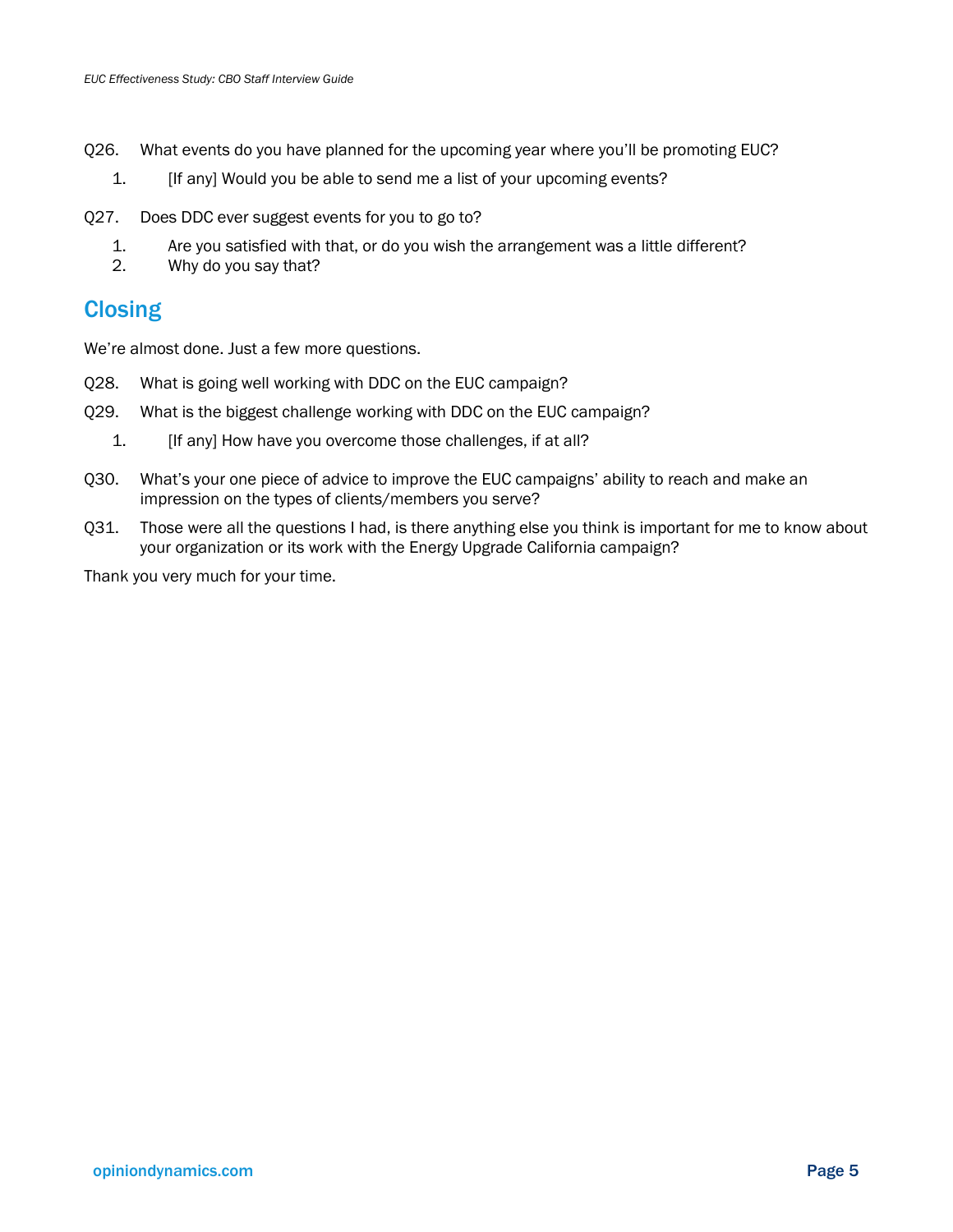# DDB Staff Interviews on CBO Partnerships

September 13, 2019

DDB staff attendees:

### Instrument

### **Introduction**

Hi. We're \_\_\_\_\_\_ from Opinion Dynamics. Opinion Dynamics is conducting an evaluation of the Energy Upgrade California campaign. One aspect of that evaluation is assessing the effectiveness of partnerships with community-based organizations to reach hard to reach populations. The purpose of our conversation today is for me to learn about how DDB partners with the CBOs on the EUC campaign. My questions cover topics like what types of CBOs DDB is partnering with, how you collaborate with them, and any expectations you may have for them.

I'll be taking notes as we talk, but I'd like to record the conversation to help with my notetaking. Is that ok with you?

Any questions for me before we begin?

### Introduction

First, can you tell me a little bit about you guys – you're at DDC, is that right?

How is DDC related to DDB, if at all?

- Q1. In your own words, describe for me DDB's goals for partnering with CBOs on Energy Upgrade California.
- Q2. How did you find the CBOs you're working with?
	- 1. [If unclear] What was your criteria for selecting CBOs to work with?
- Q3. How would you describe the types of CBOs you're working with? [If needed: Are they big organizations, small organizations, environmentally focused, or focused on a cultural group or faithbased group; any relation to energy? I just want to know the types or how you'd characterize the range of CBOs]
- Q4. Approximately how many CBOs are you partnering with on the EUC campaign?
- Q5. What's the length of their commitment to EUC? Do you do one-year partnerships, or are they more longer-term, does it vary?
- Q6. What types of expectations do you have for the CBOs?
	- 1. [If unclear] Are there specific goals the CBOs are supposed to meet?
- Q7. What sort of information or metrics are you asking the CBOs to track?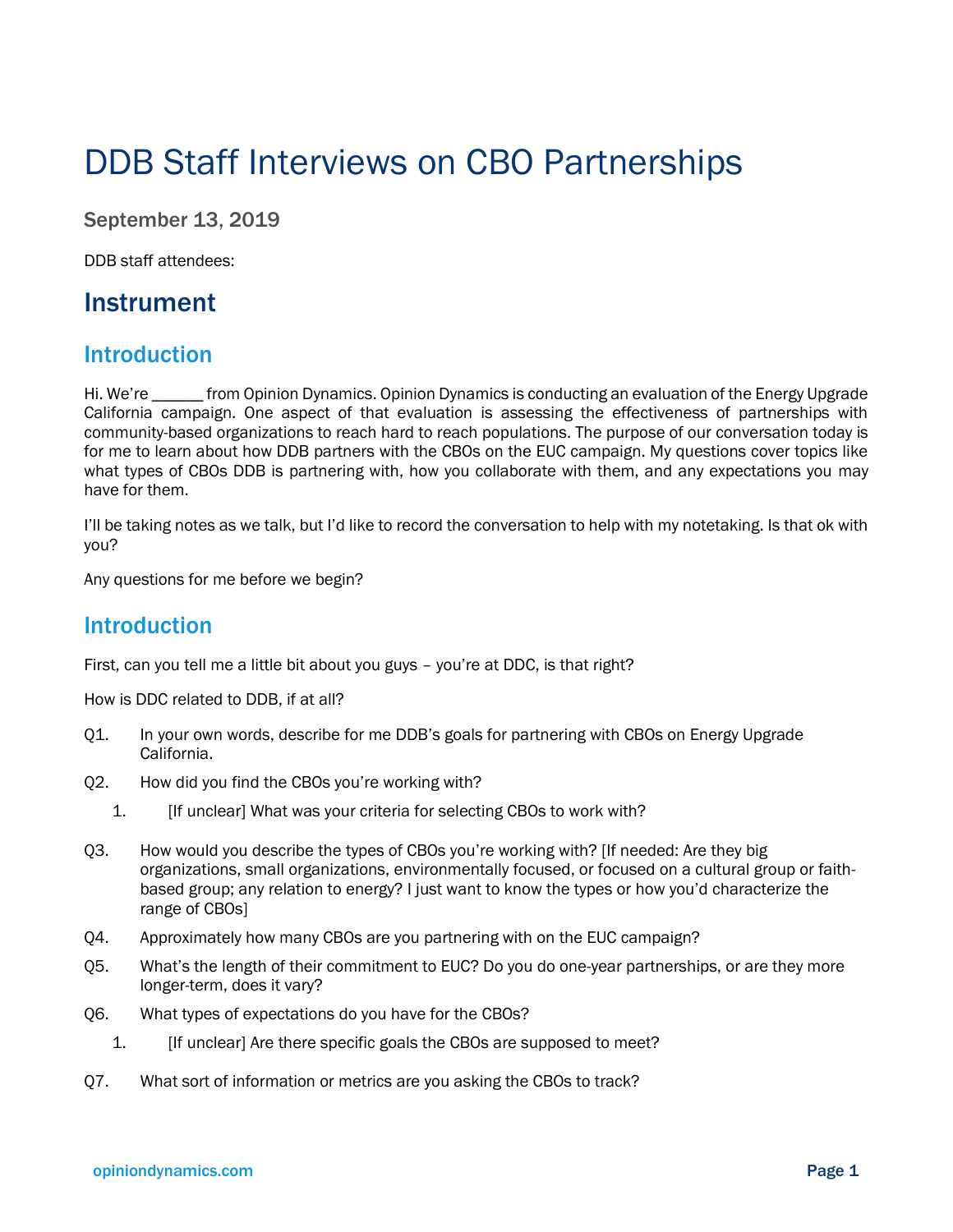Q8. What sort of information is DDB tracking related to the CBOs?

### Collaboration with CBOs

Now let's talk more specifically about how DDB interacts with the CBOs.

- Q9. What types of orientation or training did DDB do for the CBOs to become familiar with EUC?
	- 1. **If unclear** Were those in-person or over the phone?
	- 2. [If unclear] Was there more than one CBO present at a time or was it individualized?
	- 3. Did you provide them training materials? [If yes] Can we get a copy of those?
	- 4. What went well with those?
	- 5. What didn't go so well?
- Q10. Are there other events that DDB sponsors for the CBOs? If yes, what are those?
- Q11. What types of EUC collateral or materials does DDB give to the CBOs to distribute?
- Q12. Does DDB provide advice on how the CBOs engage should with their customers, or do the CBOs do as they wish?
- Q13. What sort of events have the CBOs held so far in 2019?
- Q14. What sort of ongoing communication does DDB have with the CBOs?
- Q15. How's the ongoing communication going?
	- 1. [If unclear] Any challenges around communication? [If needed: Are staff pretty consistent or is your point of contact continually changing? Are you able to get ahold of the people you need to?]
	- 2. **If unclear** Do CBO representative attend the monthly EUC meetings?
- Q16. What kind of results, if any, have you seen so far coming out of your relationship with CBOs?
- Q17. Do you think the CBOs are helping you reach customers you would otherwise have a difficult time reaching?

### Data Request

- Q18. We're close to the end. I'd like to spend a little time talking about the data request I sent you yesterday. The first part is getting the contact information for the primary contact at each CBO. Do you have any questions or concerns about that part?
- Q19. The second part was getting a list of events. We're planning to conduct some observations at these events.
	- 1. Can you provide us a list of events that DDB holds for CBOs, such as trainings?
	- 2. Can you provide us a list of events where CBOs are promoting EUC, or should that list come from the CBOs themselves?
- Q20. Can you provide that information to us in an Xcel sheet in the next couple weeks?